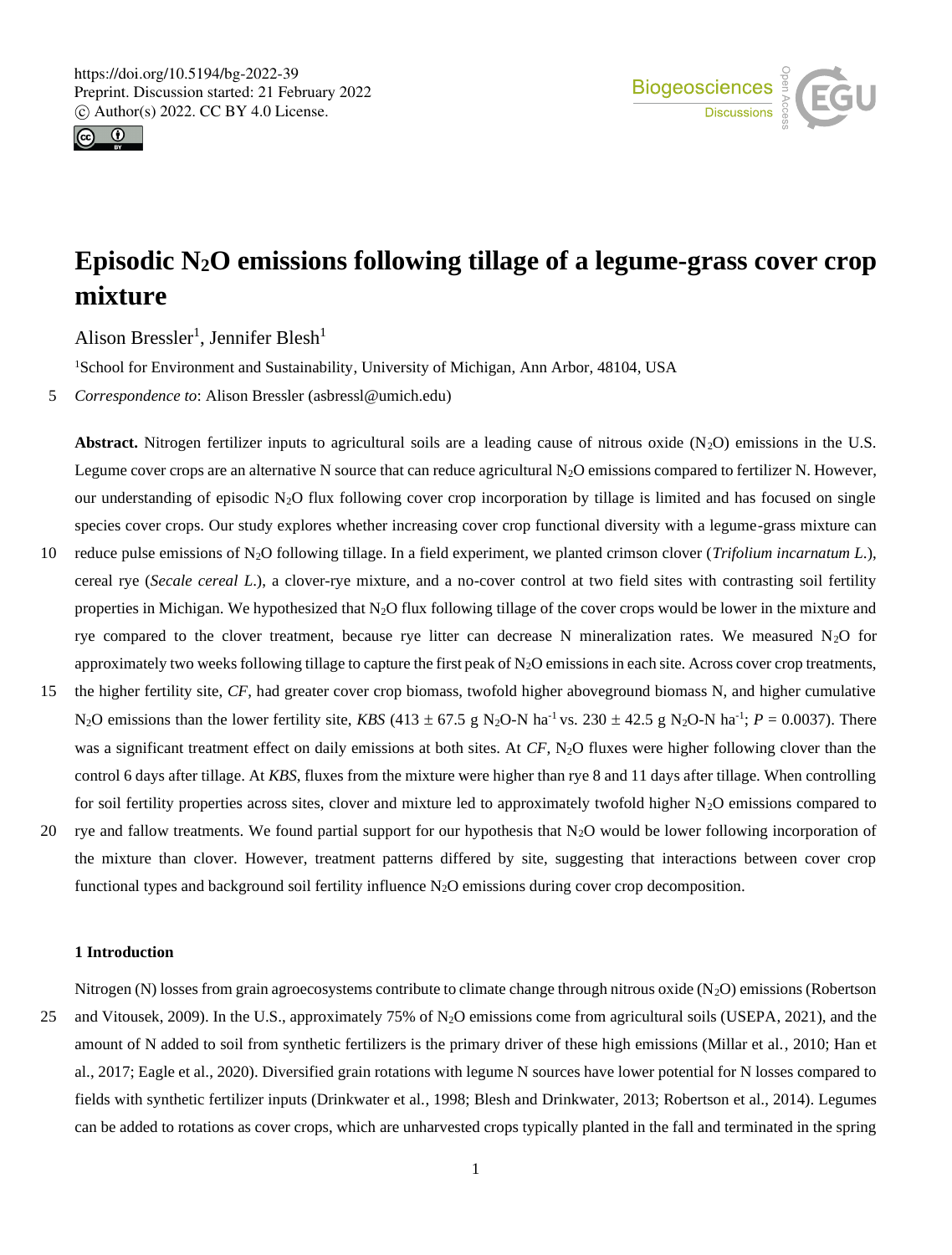



- 30 in temperate regions. As an organic N source, legume litter supplies organic substrates to support microbial processes that can increase soil organic matter (SOM) pools and N retention in SOM (Drinkwater et al., 1998; Syswerda et al., 2012; Blesh and Drinkwater, 2013). Further, diversified rotations with legume N sources could reduce or replace the use of synthetic N fertilizers, thereby reducing greenhouse gas emissions associated with fertilizer production and application (Norskov and Chen, 2016).
- 35

Two key factors that affect  $N_2O$  emissions are soil disturbance through tillage and crop functional traits (Gelfand et al. 2016). The timing and rate of N release from different cover crop functional types (*i.e.,* C4 vs C3 grasses, N fixing legumes) during decomposition affects the potential for N losses (Millar et al., 2004; White et al., 2017), through effects on soil N availability. It is well established that the biochemical composition of plant litter is a key driver of microbial decomposition dynamics and

- 40 N mineralization rates (*i.e.,* lignin, cellulose and protein content; C:N; *sensu* Melillo et al., 1982). Consequently, legume cover crops may result in higher production of  $N_2O$  after disturbances like tillage compared to cover crops that include non-legume species (Alluvione et al., 2010; Huang et al., 2004; Millar et al., 2004). The effects of C:N on N mineralization and N<sub>2</sub>O flux may be particularly evident when comparing sole legumes with lower ratios (e.g.,  $C:N < 15$ ) to grass cover crops with higher C:N (e.g., > 30) (Baggs et al., 2003). Prior research on legume-grass mixtures – which can have residues of intermediate C:N
- 45 (e.g., 15-25) revealed that they reduced N leaching compared to sole legumes, while enhancing N supply compared to sole grasses, providing multiple ecosystem functions (Kaye et al., 2019). However, there is limited data on  $N_2O$  losses following cover crops in organically managed agroecosystems, and the effects of mixtures of complementary functional types on  $N_2O$ emissions are poorly understood.
- 50 Understanding the timing of N2O emissions is also key to reducing N losses from crop rotations (Wagner-Riddle et al., 2020). Millar et al. (2004) found that  $N_2O$  fluxes are episodic in corn rotations with legumes as the sole source of new N. Specifically, 65-90% of  $N_2O$  emissions occurred during the first 28 days following tillage of legume cover crops, over an 84-day measurement period. Similarly, Gelfand et al. (2016) observed high temporal variability in N<sub>2</sub>O fluxes measured for 20 years in different annual cropping systems and suggested that emissions following tillage were a primary driver of this variation in
- 55 the two agroecosystems with cover crops. Therefore, there is a need to measure  $N_2O$  in the weeks following cover crop termination to understand pulse N2O fluxes, particularly when legumes are the sole, or primary, source of N additions. Further, to our knowledge no studies have tested whether legume-grass mixtures reduce pulse  $N_2O$  during this critical period compared to sole-legume cover crops.
- 60 Variability in soil conditions also plays an important role in soil  $N_2O$  flux. Edaphic characteristics, such as soil texture (Gaillard et al., 2016), SOC (Bouwman et al., 2002; Dhadli et al., 2016), and interannual rainfall patterns can often explain more variation in N2O emissions than treatment differences (Basche et al., 2014; Ruser et al., 2017). One study with synthetic N fertilizer additions on clayey Oxisols in Brazil found higher N2O losses from more intensively managed fields with lower labile SOM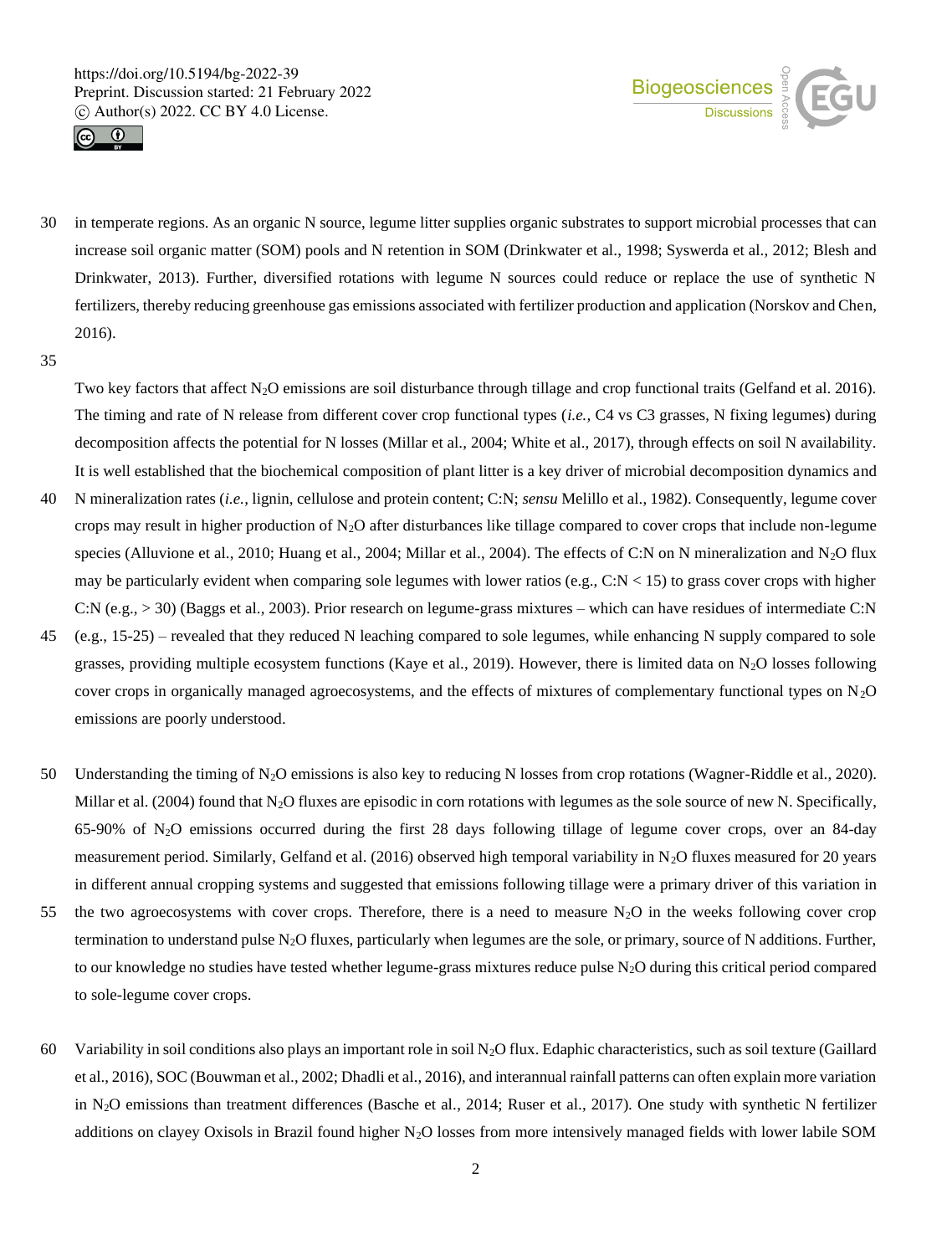



fractions and total C content (de Figueiredo et al., 2017). In fields with organic N sources, SOM fractions with relatively short 65 turnover times (i.e., years to decades) likely influence N mineralization following cover crop incorporation and resulting  $N_2O$ emissions. Free particulate organic matter (fPOM) and occluded particulate organic matter (oPOM), which is physically protected in soil aggregates, are both indicators of nutrient cycling capacity in soil (Marriott and Wander, 2006). Prior studies have found that POM N concentrations are positively correlated with potential N mineralization rates (Blesh, 2019), and that this relationship varies with soil texture and management history (Luce, 2016). It is therefore critical to assess  $N_2O$  emissions 70 in different soil conditions, such as SOM, POM, and nutrient stocks, which reflect land management histories.

In this field experiment, we assessed the effects of a legume-grass cover crop mixture on agroecosystem N cycling processes compared to either species grown alone during the first flux of  $N_2O$  following tillage. The experiment was conducted at two sites in Michigan with contrasting soil fertility properties. Our specific objectives were to: (1) quantify cover crop functional 75 traits, including C:N and legume N inputs from biological N fixation (BNF) and (2) test the effects of cover crop treatment on pulse N2O fluxes following spring tillage, when emissions are expected to be greatest in agroecosystems that rely on legume N sources. Our hypothesis was that the legume-grass mixture would result in lower pulse  $N_2O$  fluxes than the sole-planted legume due to a higher C:N and a smaller new N input to soil from BNF.

# **2 Materials and Methods**

# 80 **2.1 Site description and experimental design**

The study was conducted on two sites in two regions of Michigan, USA. The first site (*CF*) was located at the University of Michigan's Campus Farm (Lat/Long: N 42 $^{\circ}$  17' 47", W 83 $^{\circ}$  39' 19" Elevation: 259.08 m), was previously in a grass fallow with periodic mowing for over 45 years. The experiment at *CF* was conducted in the 2017-2018 overwintering cover crop season. The site resides on a glacial till plain with well drained sandy loam soils in the Fox series which are mixed, superactive,

- 85 mesic Typic Hapludalfs. The soil had 2.5% organic matter, 21.5% clay, and a pH of 6.35. The site received 1030 mm of rainfall during the experiment (August 2017 – September 2018) with an average temperature of 10.2 °C. The second site (*KBS*) was located in the biologically-based cropping system in the Main Cropping System Experiment (MCSE) of the Kellogg Biological Station Long-Term Ecological Research site (Lat/Long: N 42° 14' 24", W 85° 14' 24" Elevation: 288 m). The field has been in a corn-soy-winter wheat rotation managed using organic practices for over 30 years. The experiment at *KBS* was conducted
- 90 in the 2019-2020 overwintering cover crop season. *KBS*'s soil resides on a glacial outwash plain with well drained loam, sandy loam, and sandy clay loam soils in the Kalamazoo and Oshtemo series which are mixed, mesic Typic Hapludalfs (Crum and Collins, 1995). The soil had 1.74% organic matter, 19.4% clay, and a pH of 6.59. The site receives an average of 933 mm  $\text{yr}^{-1}$ with an average temperature of 9.2 °C. Neither field received any fertilizer or manure applications before or during the experiment.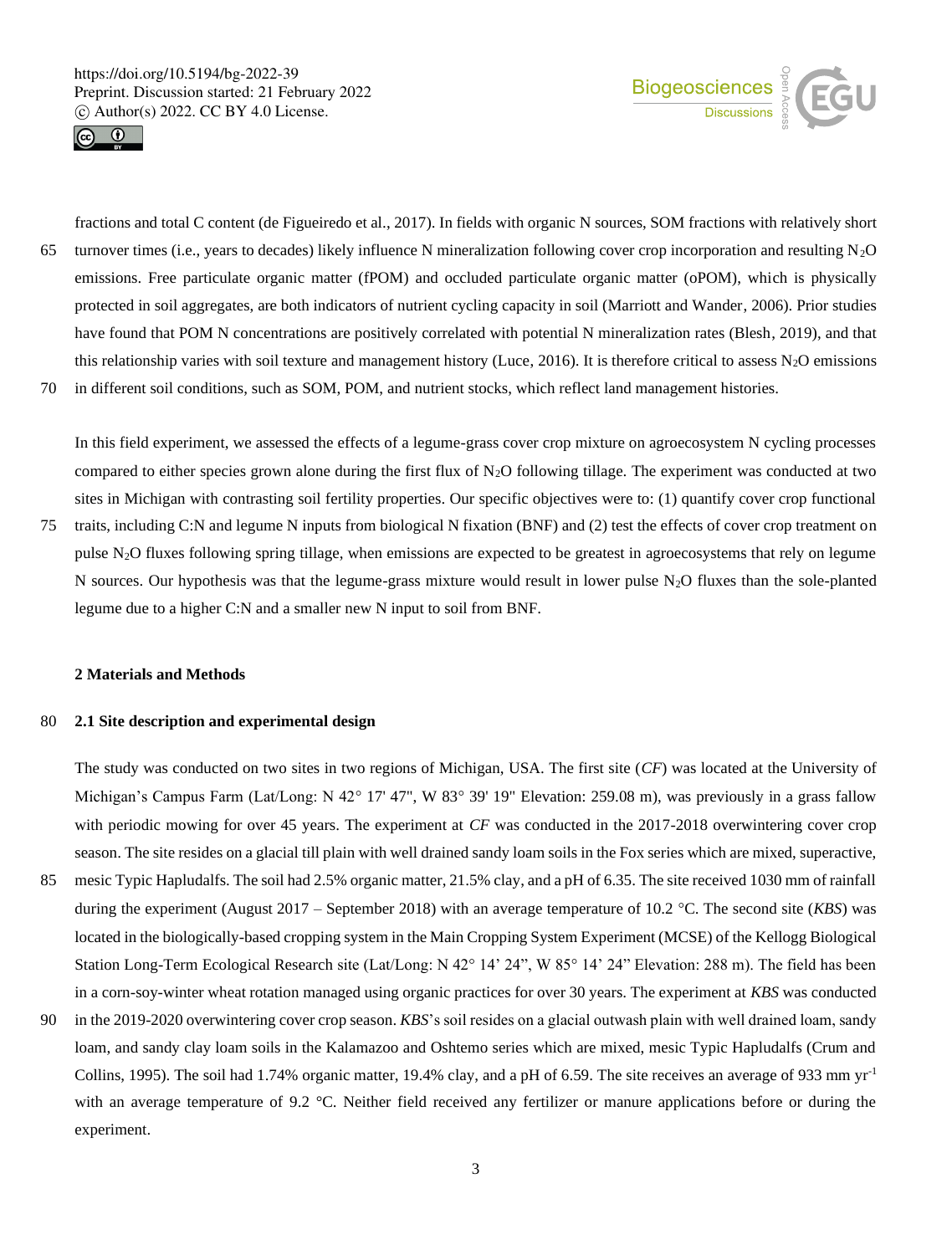



# 95

In a randomized complete block design, we planted four cover crop treatments in 4.5 x 6 m plots in *CF:* (1) cereal rye (seeding rate: 168 kg ha<sup>-1</sup>), (2) crimson clover (seeding rate: 34 kg ha<sup>-1</sup>), (3) clover-rye mixture (seeding rate: 67 kg ha<sup>-1</sup> rye, 17 kg ha<sup>-1</sup> clover) (4) and a weedy fallow control, in four blocks by broadcasting seed on 16 August 2017. We planted four cover crop treatments into 3.1 x 12.2 m plots in *KBS*: (1) cereal rye (seeding rate: 100.9 kg ha<sup>-1</sup>), (2) crimson clover (seeding rate: 16.8 100 kg ha<sup>-1</sup>), (3) clover-rye mixture (seeding rate: 50.4 kg ha<sup>-1</sup> rye, 9.0 kg ha<sup>-1</sup> clover) (4) and a weedy fallow control, in four blocks with a grain drill on 31 July 2019. Seeding rates were reduced for the site planted with a grain drill due to higher likelihood of germination. The cover crops overwintered and were rototilled into the soil on 24 May 2018 (*CF*) and on 26 May 2020 (*KBS*) followed by corn planting on 14 June 2018 (*CF*) and on 1 June 2020 (*KBS*). Cover crops had 4,501 growing degree days at

#### 105 **2.2 Baseline Soil Sampling**

*KBS* and 3,898 at *CF*.

Prior to planting, we collected a composite, baseline soil sample for each replicate block at *CF*, and for each treatment plot within each replicate block at *KBS*, to determine initial soil conditions and characterize soil fertility status at both experimental sites. In each plot, we estimated bulk density from the fresh mass of 10 composited soil cores (2 x 20 cm) and adjusted for soil moisture, determined gravimetrically. Subsamples of  $\sim$  50 g were also analysed for soil texture using the hydrometer method. 110 Air-dried soil was mixed and soaked with 100 mL of sodium hexametaphosphate and blended for 5 min. The mixture was transferred to a glass sedimentation cylinder and filled to the 1L mark with tap water. The slurry was mixed with a metal plunger and hydrometer readings were taken 40 seconds and 2 hours after the plunger was removed. Percent sand was calculated from the 40 second reading and percent clay from the 2-hour reading.

- 115 At sampling, we sieved a subsample of fresh soil to 2 mm and measured extractable and potentially mineralizable N in triplicate for each soil sample. We immediately extracted inorganic N ( $NO_3$ <sup>+</sup> NH<sub>4</sub><sup>+</sup>) in 2 mol/L KCl. The amount of  $NO_3$ <sup>+</sup> NH<sub>4</sub><sup>+</sup> in each sample was analysed colorimetrically on a discrete analyser (AQ2; Seal Analytical, Mequon, WI). We also performed a 7-day anaerobic N incubation and then extracted NH<sub>4</sub><sup>+</sup> in 2 mol/L KCl. Soil weights for extractions and incubations were adjusted for soil moisture. Potentially mineralizable N (PMN) was calculated by subtracting the initial amount of  $NH_4^+$  in the
- 120 soil from the NH<sub>4</sub><sup>+</sup> released during the 7-day incubation (Drinkwater et al., 1996).

Particulate organic matter (POM) (> 53 µm) was separated from triplicate 40-g subsamples of unsieved, air-dried soil based on size and density (Marriott and Wander, 2006; Blesh, 2019). To isolate the light fraction POM (also called free POM or fPOM), the subsamples were gently shaken for 1 hour in sodium polytungstate  $(1.7 \text{ g/cm3})$ , allowed to settle for 16 hours, and

125 free POM floating on top of the solution was removed by aspiration. To separate the physically protected, or occluded, POM fraction (oPOM), the remaining soil sample was shaken with 10% sodium hexametaphosphate to disperse soil aggregates and then rinsed through a 53‐μm filter (Marriott and Wander, 2006). Protected POM was then separated from sand by decanting.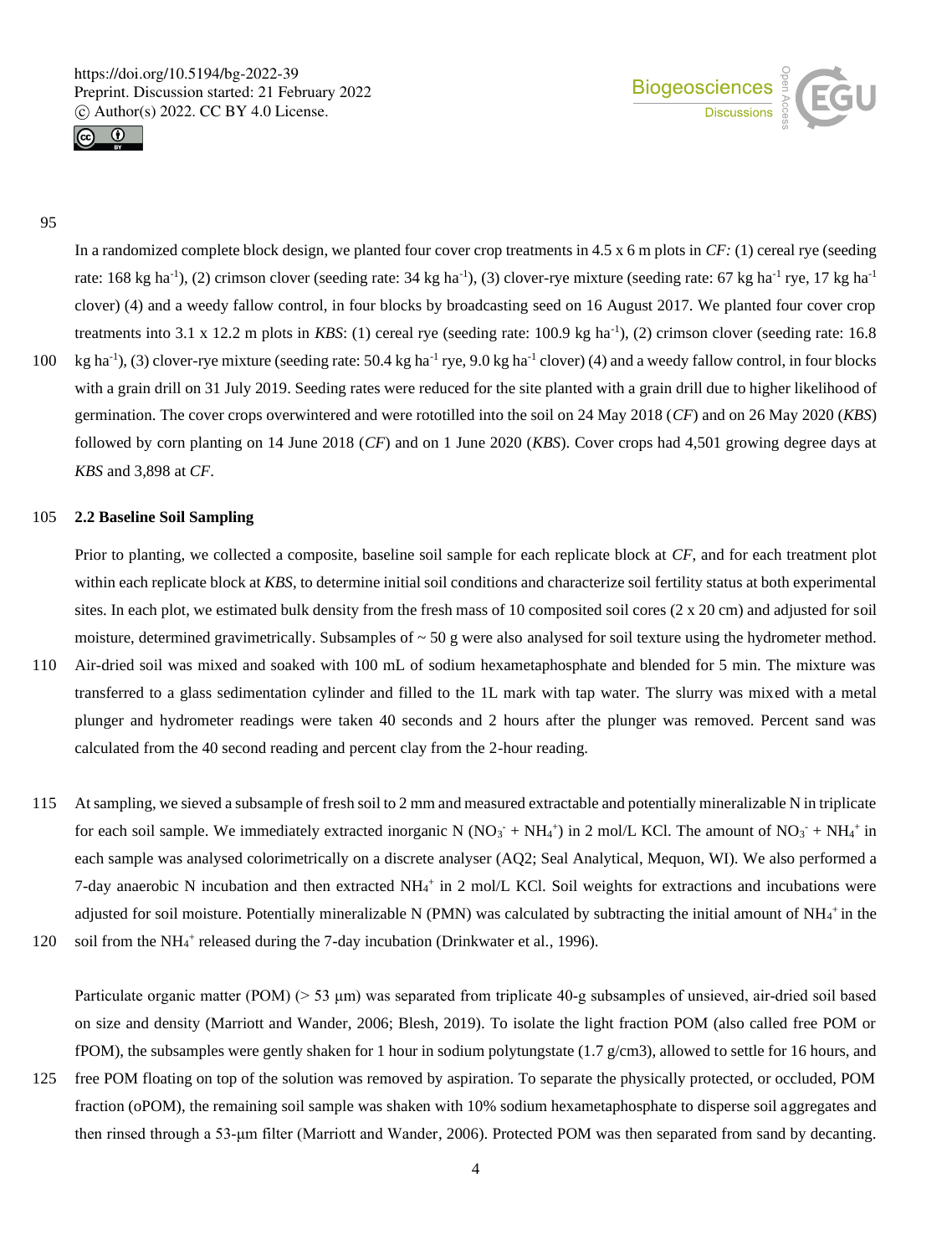



The C and N of both POM fractions (fPOM and oPOM) were measured on an ECS 4010 CHNSO Analyzer (Costech Analytical Technologies, Valencia, California, USA). Total soil C and N (to 20 cm) were measured by dry combustion on a Leco TruMac 130 CN Analyzer (Leco Corporation, St. Joseph, Michigan, USA) (Blesh, 2019).

## **2.3 Aboveground biomass sampling and analysis**

We sampled aboveground biomass from all treatments on 22 May 2018 (*CF*) and on 26 May 2020 (*KBS*), from one 0.25 m<sup>2</sup> quadrat randomly placed in each plot, avoiding edges. Shoot biomass was cut at the soil surface, separated by species (with weeds grouped together), dried at 60 °C for 48 hours, weighed, and coarsely ground  $(< 2$  mm) in a Wiley mill. We analyzed 135 the biomass for total C and N by dry combustion on a Leco TruMac CN Analyzer (Leco Corporation, St. Joseph, MI).

#### **2.4 Legume N fixation by natural abundance**

We estimated BNF by crimson clover using the natural abundance method (Shearer & Kohl, 1986). Biomass from the clover in monoculture and mixture and rye in monoculture (the non- $N_2$  fixing reference plant), were collected in the field, dried, weighed, and finely ground (<0.5 mm). Samples were analyzed for total N and  $\delta^{15}N$  enrichment using a continuous flow

140 Isotope Ratio Mass Spectrometer at the UC Davis Stable Isotope Facility. The percent N derived from the atmosphere (i.e., %Ndfa) was calculated using the following mixing model Eq. (1):  $\%Ndfa = 100 \times ((\delta^{15}N_{ref}-\delta^{15}N_{legume})/(\delta^{15}N_{ref}-B)),$  (1)

where  $\delta^{15}N_{ref}$  is the  $\delta^{15}N$  signature of the reference plant (rye),  $\delta^{15}N_{legume}$  is the  $\delta^{15}N$  signature of the clover and B is defined as the  $\delta^{15}N$  signature of a legume when dependent solely on atmospheric N<sub>2</sub>. B values were determined by growing crimson

- 145 clover species in the greenhouse in a N-free medium following methods in Blesh (2018). After conducting two B-value experiments with crimson clover (one per site), we found an average B-value of -1.57, which we used in our calculation of %Ndfa. We estimated BNF (kg N ha<sup>-1</sup>) by multiplying field values for aboveground biomass by shoot % N, and then by %Ndfa. The natural abundance method is generally considered reliable when the  $\delta^{15}N$  signature of the legume and reference plants are separated by 2 ‰ (Unkovich et al., 2008). At the *KBS* site, this criterion was met; however, we did not find adequate separation
- 150 between the legume and reference species at *CF*. We therefore estimated BNF at *CF* using the mean %Ndfa values from *KBS* for clover in mixture and monoculture. Given this, we also conducted a sensitivity analysis to test how variation in %Ndfa at *CF* would affect model outcomes.

## **2.5 N2O flux following soil disturbance**

We used the static chamber method (Kahmark et al., 2018) to measure the first pulse of  $N_2O$  emissions in each field following 155 tillage of all experimental plots. All measurements occurred between 9 am and noon. In *CF*, we measured N2O once before and five times after cover crop incorporation over 18 days. In *KBS*, we measured  $N_2O$  seven times after cover crop incorporation over 15 days. These periods captured the main episode of  $N_2O$  flux following tillage and initial decomposition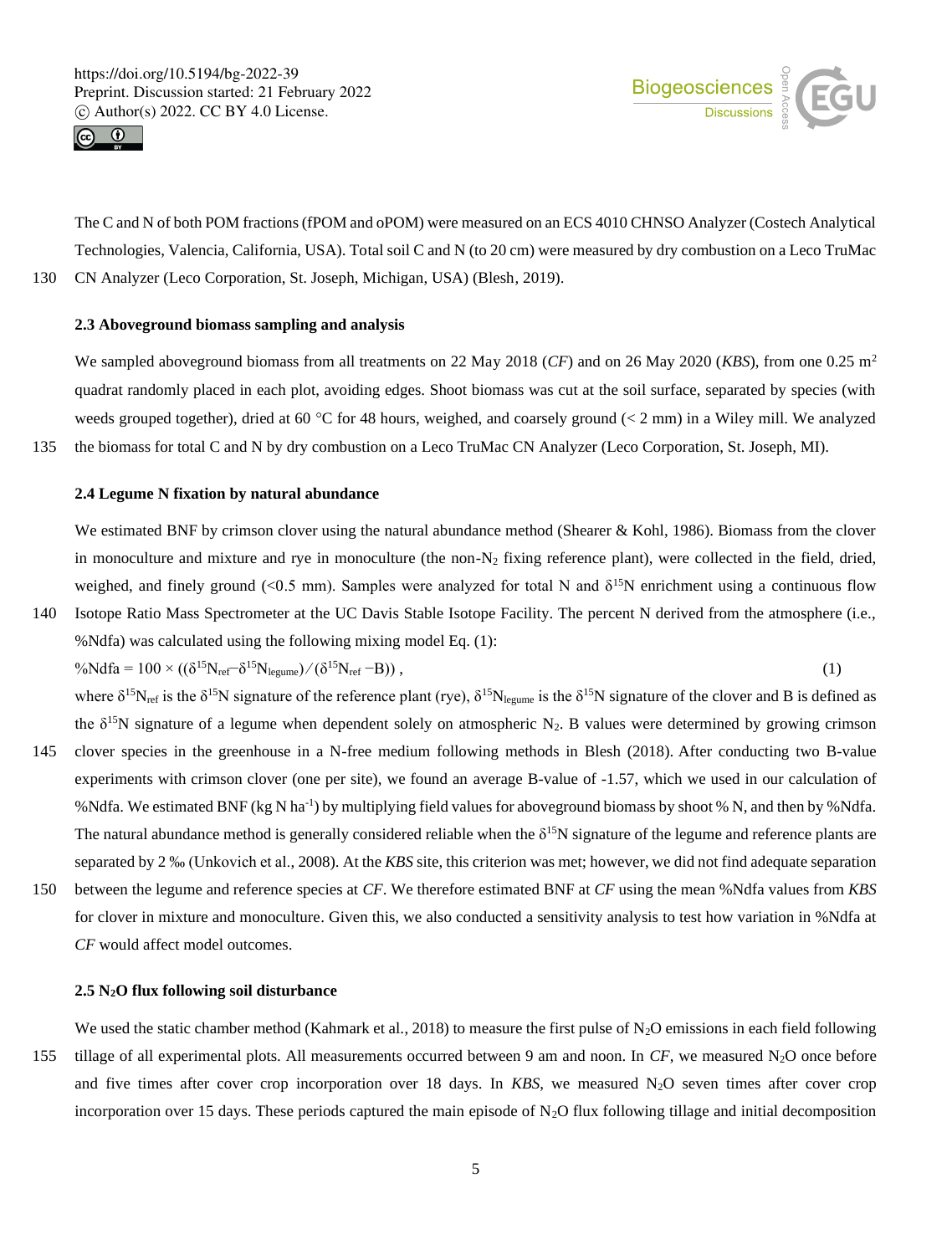



of cover crop residues. During the N<sub>2</sub>O measurement period, each site received the same amount of precipitation (15 mm) and had the same average temperature (20.6 °C).

160

Static chambers at *KBS* were made from stainless steel cylinders (diameter: 28.5 cm) and chambers at *CF* were made from Letica 3.5-gallon pails with the bottom removed to create a cylinder (diameter at top: 28.5 cm, diameter at bottom: 26 cm). Chamber lids were fitted with O-ring seals to create an airtight container during sampling. Each lid was equipped with a rubber septa port for extraction of gas samples. Before each sampling date, static chambers were installed in the ground and allowed

- 165 to rest for at least 24 hours to reduce the impact of soil disturbance on measured emissions. The morning before each sampling event, the depth from the lip of the chamber to the ground was measured at three locations inside the chamber to calculate the internal volume. Lids were then placed securely on the chamber and 10 mL samples were extracted using a syringe every 20 minutes over a period of 60 minutes. Each 10 mL sample was stored, overpressurized, in a 5.9 mL, graduated glass vial with an airtight rubber septa (Labco Limited, Lampeter, UK). We analysed samples for  $N_2O$  using a gas chromatograph equipped
- 170 with an electron capture detector (Agilent, Santa Clara, CA). N<sub>2</sub>O flux was calculated as the change in headspace N<sub>2</sub>O concentration over the 60-minute time-period. Each set of 4 data points (0, 20, 40, and 60 minutes) were analysed using linear regression and screened for non-linearity.

# **2.6 Data analysis**

For all variables, we calculated descriptive statistics (mean, standard error, and IQRs) and checked all variables and models

- 175 for normality of residuals and homoscedasticity. We transformed data using a log function for all variables. Within each site, we used repeated measures ANOVA models to test for differences in N<sub>2</sub>O flux (g N<sub>2</sub>O N ha<sup>-1</sup> day<sup>-1</sup>) across treatments for all time points. Models included day as the repeated measure, cover crop treatment as the fixed effect, and block as the random effect. We estimated mean cumulative N<sub>2</sub>O emissions (g N<sub>2</sub>O N ha<sup>-1</sup>) for all treatments by calculating the area under the curve (Gelfand et al., 2016) using the following Eq. (2):
- Cumulative N<sub>2</sub>O Emissions =  $\sum_{t_0}^{t_{final}}[(x_t + x_{t+1})/2]$  \* 180 *Cumulative*  $N_2O$  *Emissions* =  $\sum_{t_0}^{t} \binom{2}{t} \left[ (x_t + x_{t+1})/2 \right] * \left[ (t+1) - t \right]$ , (2)

Where t<sub>0</sub> is the initial sampling date, t<sub>final</sub> is the final sampling date,  $x_t$  is N<sub>2</sub>O flux at time t, and  $x_{t+1}$  is N<sub>2</sub>O flux at the following sampling date.

Within each site, we determined the effects of cover crop treatments on cumulative  $N_2O$ , total biomass (kg ha<sup>-1</sup>), total biomass 185 N (kg N ha<sup>-1</sup>), the C:N ratio, clover N (kg N ha<sup>-1</sup>), and BNF (kg N ha<sup>-1</sup>) using separate ANOVA models for a randomized complete block design, with cover crop treatment as the fixed effect and block as the random effect. To understand the effects of cover crop treatments on all response variables across both sites, we used two-way ANOVA models with site and treatment as fixed effects, along with their interaction, and block nested in site as a random effect. For all ANOVAs, post-hoc comparison of least square means was performed using Tukey's HSD, and results were reported as statistically significant at either  $\alpha$  =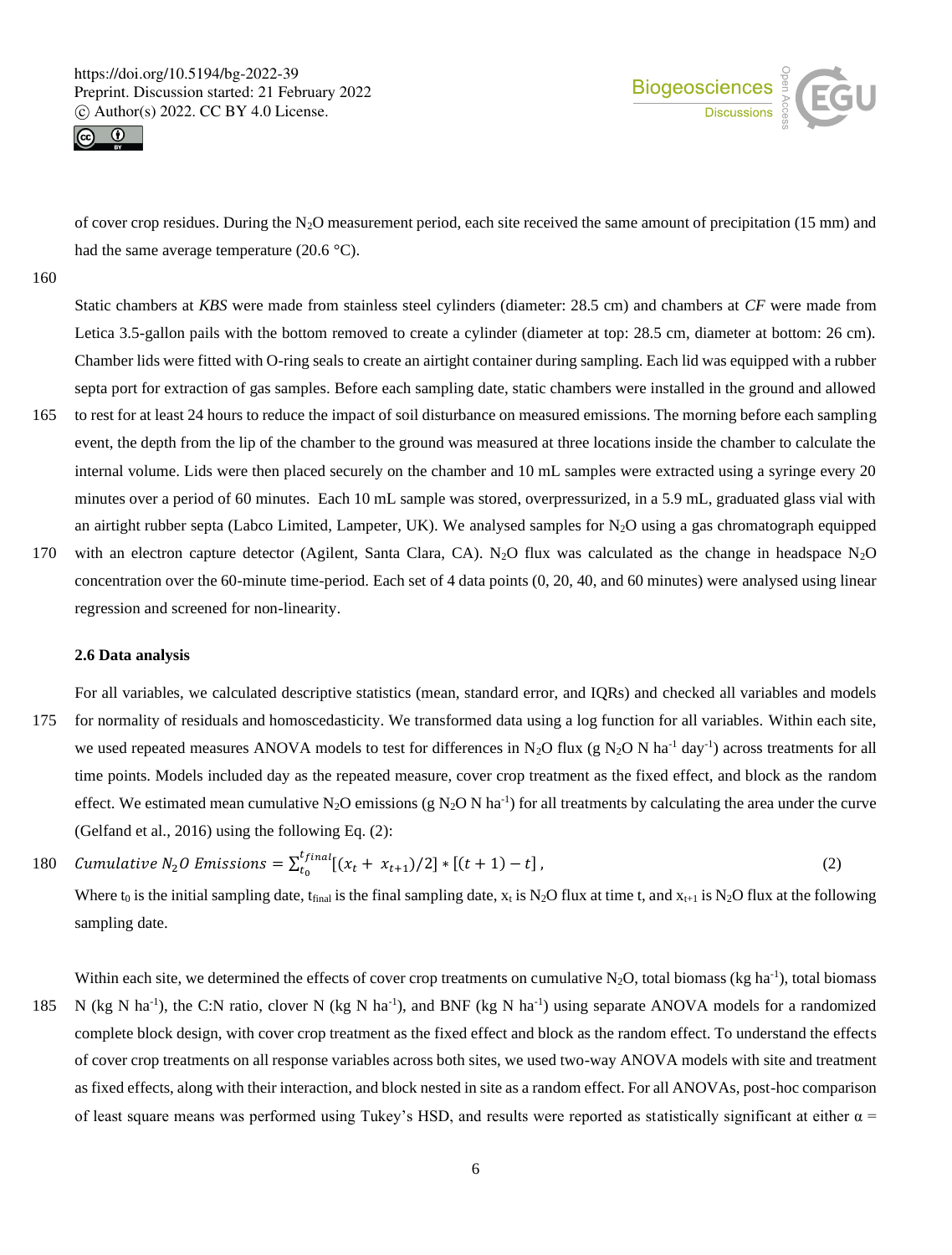



190 0.05 or 0.1, for models including N<sub>2</sub>O flux, following previous work identifying high variability from unidentified sources in ecological field experiments measuring N<sub>2</sub>O emissions (Gelfand et al., 2016; Han et al., 2017). All statistical analyses were performed in JMP Pro 15 software (SAS Institute, Cary NC). Excel and JMP Pro 15 were used to make figures.

# **3 Results**

#### **3.1 Baseline Soil Fertility**

195 The *CF* site had higher soil fertility compared to the *KBS* site (Table 1). Total organic C was 34% higher at *CF* (*P* = 0.0003). Similarly, we found that *CF* had significantly larger POM pools than *KBS.* The concentration of free particulate organic matter (fPOM) was 44% higher ( $P = 0.0109$ ) and occluded particulate organic matter (oPOM) was 29% higher at *CF* ( $P = 0.0062$ ). The fPOM N concentration was 30% higher at *CF* than *KBS*  $(P = 0.0413)$  and PMN was 46% higher at *CF* than at *KBS*  $(P = 0.0413)$ 0.0039). However, oPOM N was not significantly different between *CF* and *KBS* (*P* = 0.2949).

#### 200 **3.2 Cover crop biomass and traits (C:N and BNF)**

There was a significant effect of site ( $P = 0.0005$ ), treatment ( $P < 0.0001$ ) and an interaction effect between site and treatment  $(P = 0.0084)$  on total shoot biomass, which included both cover crops and weed species. Across all cover crop treatments, mean biomass was 40% higher at *CF* (5430.45  $\pm$  499.26 kg ha<sup>-1</sup>) than at *KBS* (3259.96  $\pm$  289.65 kg ha<sup>-1</sup>), with nearly three times more rye biomass and 1.5 times more mixture biomass at *CF* than *KBS*. At *CF*, rye biomass (7709  $\pm$  387 kg ha<sup>-1</sup>) was 205 37% higher than biomass in the clover treatment (4846  $\pm$  477 kg ha<sup>-1</sup>), and almost threefold higher than in the fallow (2775  $\pm$ 245 kg ha<sup>-1</sup>) ( $P < 0.0001$ ). Rye and mixture (6392  $\pm$  206 kg ha<sup>-1</sup>) were not significantly different from each other, nor were the mixture and clover treatments. At *KBS*, clover  $(3972 \pm 580 \text{ kg ha}^{-1})$  and mixture  $(4219 \pm 297 \text{ kg ha}^{-1})$  treatments had

approximately twofold more biomass than the fallow  $(2006 \pm 388 \text{ kg ha}^{-1}) (P = 0.0068)$ . However, mixture and clover biomass did not differ significantly from rye  $(2842 \pm 212 \text{ kg ha}^{-1})$ , and rye was not significantly different from fallow (Figure 1). At 210 both sites, clover performed well in the mixture, representing 54% of the total mixture biomass at *KBS* and 53% of total mixture biomass at *CF* (Table A1).

We also found a significant effect of site ( $P = 0.0005$ ), treatment ( $P < 0.0001$ ), and a significant site by treatment interaction  $(P = 0.0484)$  on total shoot N (biomass N; including both cover crop and weed biomass). Across sites, there was two-fold

215 higher biomass N at  $CF$  (102.6  $\pm$  8.7 kg N ha<sup>-1</sup>) than at *KBS* (53.0  $\pm$  7.2 kg N ha<sup>-1</sup>), with 68% higher biomass N in rye, 44% higher in mixture, and 56% higher in fallow at *CF* compared to *KBS*. At *CF*, there was a significant difference in biomass N between treatments, in which clover  $(121.2 \pm 14.4 \text{ kg N} \text{ ha}^{-1})$  accumulated twofold more N than the weeds in the fallow (59.0)  $\pm$  14.4 kg N ha<sup>-1</sup>) ( $P = 0.0055$ ); however, clover, mixture (131.28  $\pm$  14.3 kg N ha<sup>-1</sup>), and rye (98.64  $\pm$  4.6 kg N ha<sup>-1</sup>) treatments did not significantly differ from each other. At *KBS*, we found significantly higher aboveground N in the clover  $(80.8 \pm 13.5$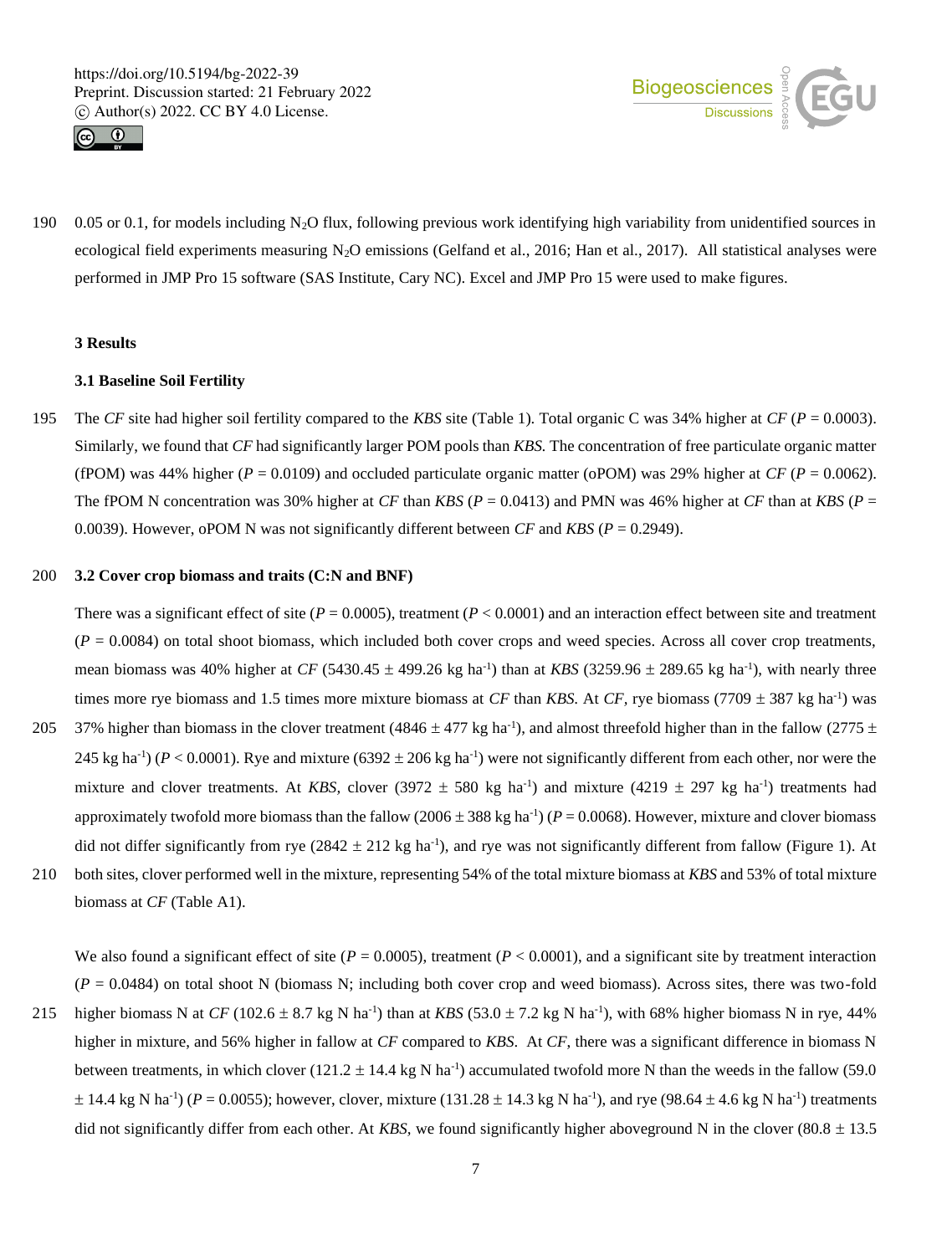



220 kg N ha<sup>-1</sup>) and mixture (73.4  $\pm$  5.8 kg N ha<sup>-1</sup>) treatments compared to the rye (31.9  $\pm$  1.4 kg N ha<sup>-1</sup>) and weedy fallow (26.0  $\pm$ 6.6 kg N ha-1 ) (*P* < 0.0004) (Figure 1).

There was also a significant effect of site (*P* = 0.0014), treatment (*P* < 0.0001), and a significant interaction between site and treatment (*P* = 0.0052) on cover crop C:N. Across sites for all treatments combined, C:N was 26% higher at *KBS* (30.7 2.0) 225 than *CF* (23.7  $\pm$  1.8). At *CF*, the C:N of rye biomass was 34.7  $\pm$  1.6, while the mixture had a significantly lower C:N (21.7  $\pm$ 

- 1.8). The mixture C:N did not differ from that in clover  $(17.2 \pm 0.67)$  or weeds in the fallow  $(21.1 \pm 1.6; P < 0.0001)$ . At *KBS*, we also found a lower C:N in treatments with legumes  $(40.3 \pm 1.3 \text{ in rye}$  and  $34.8 \pm 1.9 \text{ in fallow vs. } 25.6 \pm 1.1 \text{ in the mixture}$ and  $21.8 \pm 0.3$  in clover;  $P < 0.0001$ ). At *KBS*, the difference between clover and mixture was not significant.
- 230 Using stable isotope methods at KBS, we estimated that the clover shoot N derived from fixation was 62.1 % when grown alone and 60.2 % when grown in mixture with rye, which we applied to estimates of N supply from BNF at both sites. There was a weakly significant effect of site ( $P = 0.0526$ ) on N supplied by BNF in clover, but no significant effect of treatment ( $P$  $= 0.2565$ ) and no significant interaction ( $P = 0.9361$ ). Between sites, with mixture and clover treatments combined, aboveground N from BNF was 38 % higher at *CF*  $(58.2 \pm 8.5 \text{ kg N} \text{ ha}^{-1})$  than at *KBS*  $(36.2 \pm 5.0 \text{ kg N} \text{ ha}^{-1})$   $(P = 0.0526)$ . At
- 235 *KBS*, BNF in clover (41.9  $\pm$  8.7 kg N ha<sup>-1</sup>) and mixture (30.5  $\pm$  4.2 kg N ha<sup>-1</sup>) were not significantly different (*P* = 0.3458). Similarly, at *CF*, clover (66.28  $\pm$  11.9 kg N ha<sup>-1</sup>) and mixture (50.2  $\pm$  12.5 kg N ha<sup>-1</sup>) supplied similar BNF inputs (*P* = 0.4897). In a sensitivity analysis for BNF at  $CF$  spanning  $50-70$  %Ndfa, N from fixation ranged from  $60.5$  to  $84.9$  kg N ha<sup>-1</sup> for the sole clover treatment and from 41.7 to 58.3 kg N ha<sup>-1</sup> for the clover in the mixture treatment (Table A2).

# **3.3 Effects of cover crop functional diversity on daily N2O emissions**

- 240 In the repeated measures model for daily N<sub>2</sub>O flux at *CF*, we found a significant effect of cover crop treatment ( $P = 0.07$ ), day  $(P < 0.0001)$ , and a significant interaction between day and treatment  $(P = 0.005)$ . At *KBS*, there was a significant effect of cover crop treatment (*P* = 0.0155) and day (*P* < 0.0001). Individual ANOVA models for each sampling date at *CF* showed that N<sub>2</sub>O emissions were higher in the clover  $(4.5 \pm 0.5 \text{ g N}_2\text{O N} \text{ ha}^{-1})$ , mixture  $(4.8 \pm 1.3 \text{ g N}_2\text{O N} \text{ ha}^{-1})$ , and rye  $(7.7 \pm 2.2 \text{ g})$ N<sub>2</sub>O N ha<sup>-1</sup>) treatments than in the fallow (1.2  $\pm$  0.3 g N<sub>2</sub>O N ha<sup>-1</sup>) at the baseline sampling point prior to tillage (*P* = 0.0017).
- 245 Six days after incorporating the cover crops by tillage, N<sub>2</sub>O emissions in the clover treatment peaked at 55.1  $\pm$  16.4 g N<sub>2</sub>O N ha<sup>-1</sup>, whereas fluxes in the other treatments had started to decline (Figure 2 A). On day six, emissions in the clover treatment were significantly higher than in the fallow  $(16.8 \pm 6.2 \text{ g N}_2\text{O N} \text{ ha}^{-1})$  ( $P = 0.032$ ), whereas the mixture  $(21.0 \pm 3.5 \text{ g N}_2\text{O N} \text{ m}$ ha<sup>-1</sup>) and rye (16.5  $\pm$  2.2 g N<sub>2</sub>O N ha<sup>-1</sup>) treatments were not different from fallow. Emissions in the clover treatment remained elevated for the rest of the measurement period, however, the difference in emissions between clover, mixture, and rye
- 250 treatments was not statistically significant on the last sampling date, 18 days after tillage ( $P = 0.15$ ) (Figure 2 A).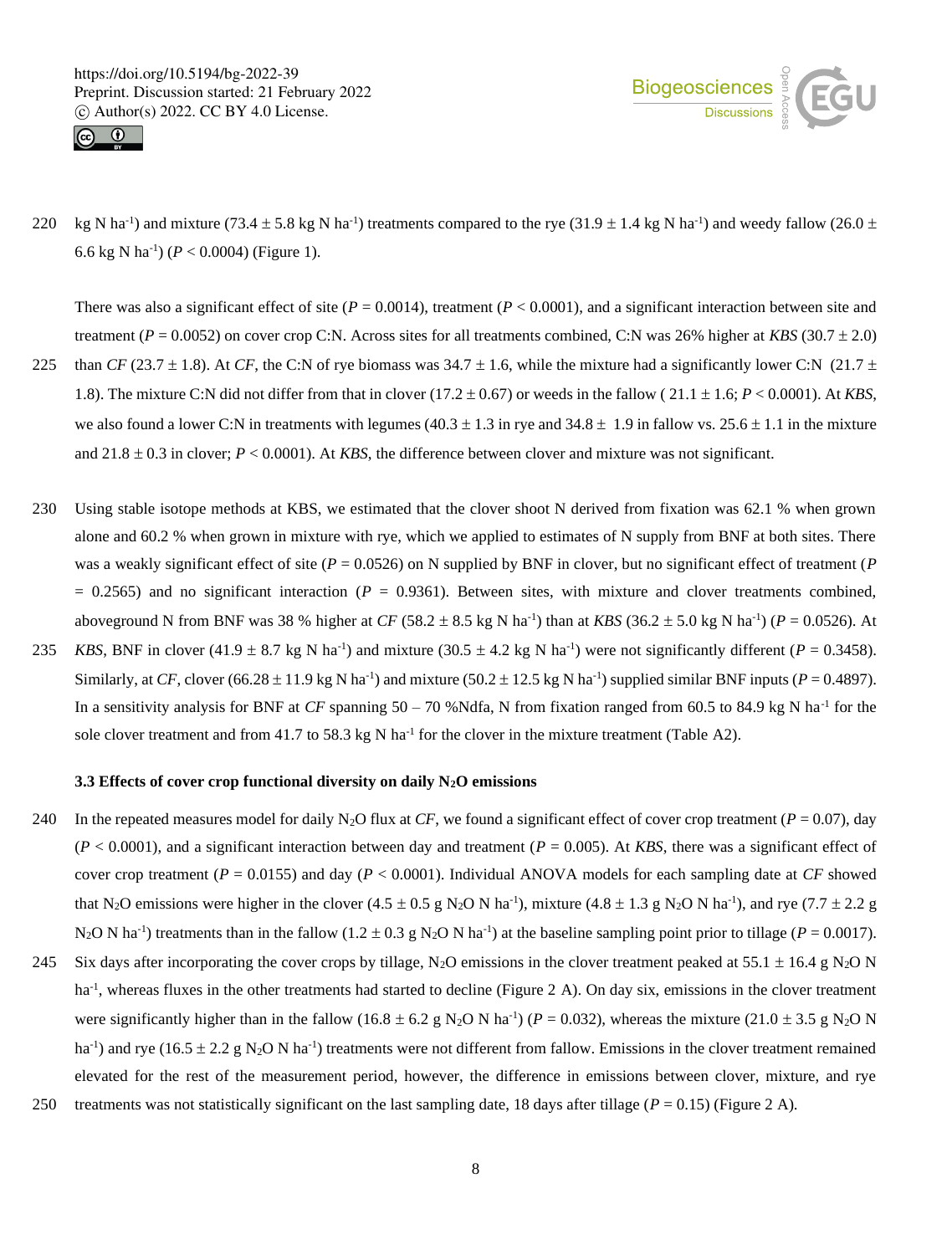



At *KBS*, N<sub>2</sub>O emissions were five times higher in the mixture  $(18.0 \pm 5.6 \text{ g N}_2\text{O N} \text{ ha}^{-1})$  than in rye  $(3.6 \pm 1.0 \text{ g N}_2\text{O N} \text{ ha}^{-1})$  at the peak flux eight days after tillage ( $P = 0.0487$ ) and were also five times higher in mixture ( $9.4 \pm 2.6$  g N<sub>2</sub>O N ha<sup>-1</sup>) than the rye  $(1.8 \pm 0.4 \text{ g N}_2\text{O N} \text{ ha}^{-1})$  eleven days after tillage ( $P = 0.0178$ ). Twelve days after tillage, emissions were four times higher 255 in clover  $(5.9 \pm 1.1 \text{ g N}_2\text{O N} \text{ ha}^{-1})$  than rye  $(1.5 \pm 0.6 \text{ g N}_2\text{O N} \text{ ha}^{-1})$   $(P = 0.018)$ . By the fifteenth and last day, clover  $(4.4 \pm 1.3 \text{ m})$ g N<sub>2</sub>O N ha<sup>-1</sup>) and mixture (7.2  $\pm$  1.6 g N<sub>2</sub>O N ha<sup>-1</sup>) were higher than rye (1.9  $\pm$  0.4 g N<sub>2</sub>O N ha<sup>-1</sup>) and fallow (1.7  $\pm$  0.3 g N<sub>2</sub>O

N ha<sup>-1</sup>) ( $P = 0.0073$ ) (Figure 2 B).

## **3.4 Cumulative N2O emissions**

Both cover crop treatment ( $P = 0.0016$ ) and site ( $P = 0.0037$ ) had a significant effect on cumulative N<sub>2</sub>O emissions, with no 260 significant interaction ( $P = 0.1377$ ). The mean N<sub>2</sub>O flux following tillage was 1.8 times higher at *CF* (413 ± 67.5 g N<sub>2</sub>O-N ha<sup>-</sup> <sup>1</sup> vs. 230  $\pm$  42.5 g N<sub>2</sub>O-N ha<sup>-1</sup>; *P* = 0.0037), which had both higher rates of potentially mineralizable N and larger free and occluded POM fractions (Figure 3). On average across both sites, the clover (488.5  $\pm$  129.4 g N<sub>2</sub>O-N ha<sup>-1</sup>) and mixture (388  $\pm$ 46.2 g N<sub>2</sub>O-N ha<sup>-1</sup>) treatments led to significantly higher emissions than the rye (193.0  $\pm$  43.4 g N<sub>2</sub>O-N ha<sup>-1</sup>) and fallow (218.0  $\pm$  52.5 g N<sub>2</sub>O-N ha<sup>-1</sup>), with clover producing more than 2.5 times and mixture 2 times higher emissions than rye ( $P = 0.0016$ ). 265 Emissions from clover and mixture were statistically similar, and emissions from rye and fallow also did not differ significantly.

When evaluating treatment effects within each site, at *CF*, cumulative N<sub>2</sub>O flux tended to be lower in the fallow (291.5  $\pm$  92.0) g N<sub>2</sub>O-N ha<sup>-1</sup>), rye (288.9  $\pm$  48.1 g N<sub>2</sub>O-N ha<sup>-1</sup>), and clover-rye mixture (380.2  $\pm$  44.4 g N<sub>2</sub>O-N ha<sup>-1</sup>) treatments compared to 270 clover grown alone (692.9  $\pm$  204.7 g N<sub>2</sub>O-N ha<sup>-1</sup>), although these differences were not statistically significant (*P* = 0.112). At *KBS*, cumulative N<sub>2</sub>O fluxes were lower in the fallow (144.5  $\pm$  28.2 g N<sub>2</sub>O-N ha<sup>-1</sup>) and rye (97.1  $\pm$  18.3 g N<sub>2</sub>O-N ha<sup>-1</sup>) treatments compared to the clover-rye mixture (397.7  $\pm$  89.1 g N<sub>2</sub>O-N ha<sup>-1</sup>) and clover grown alone (284.1  $\pm$  91.5 g N<sub>2</sub>O-N ha<sup>-1</sup>)  $(1)$  ( $P = 0.008$ ). At this site, the mixture produced four times, and clover three times, higher emissions than rye (Figure 4).

#### **3.5 N2O fluxes normalized by soil fertility indicators or cover crop biomass**

- 275 Given the contrasting soil fertility properties at the two experimental sites, we normalized  $N_2O$  emissions by POM levels and PMN rates (i.e., cumulative N<sub>2</sub>O to POM, or PMN, ratios). When controlling for differences in soil fertility, all ratios had significant treatment effects, with clover resulting in the highest  $N_2O$  emissions at *CF* and mixture producing the highest emissions at *KBS* (Table 2). There was no significant effect of site on cumulative N<sub>2</sub>O when expressed per unit fPOM or PMN. However, when normalizing for differences in oPOM, oPOM N, and fPOM N across sites, there was a significant site effect.
- 280 Specifically, compared to *KBS*, mean N2O emissions at *CF* were 22% higher when normalizing for oPOM (*P* = 0.0112), 43% higher for oPOM N ( $P = 0.0013$ ), and 26% higher for fPOM N ( $P = 0.0268$ ). When normalized by POM fractions or PMN, the cumulative N<sub>2</sub>O emissions across sites were  $1.9 - 2.8$  times higher in clover and mixture than in fallow or rye (Table 3).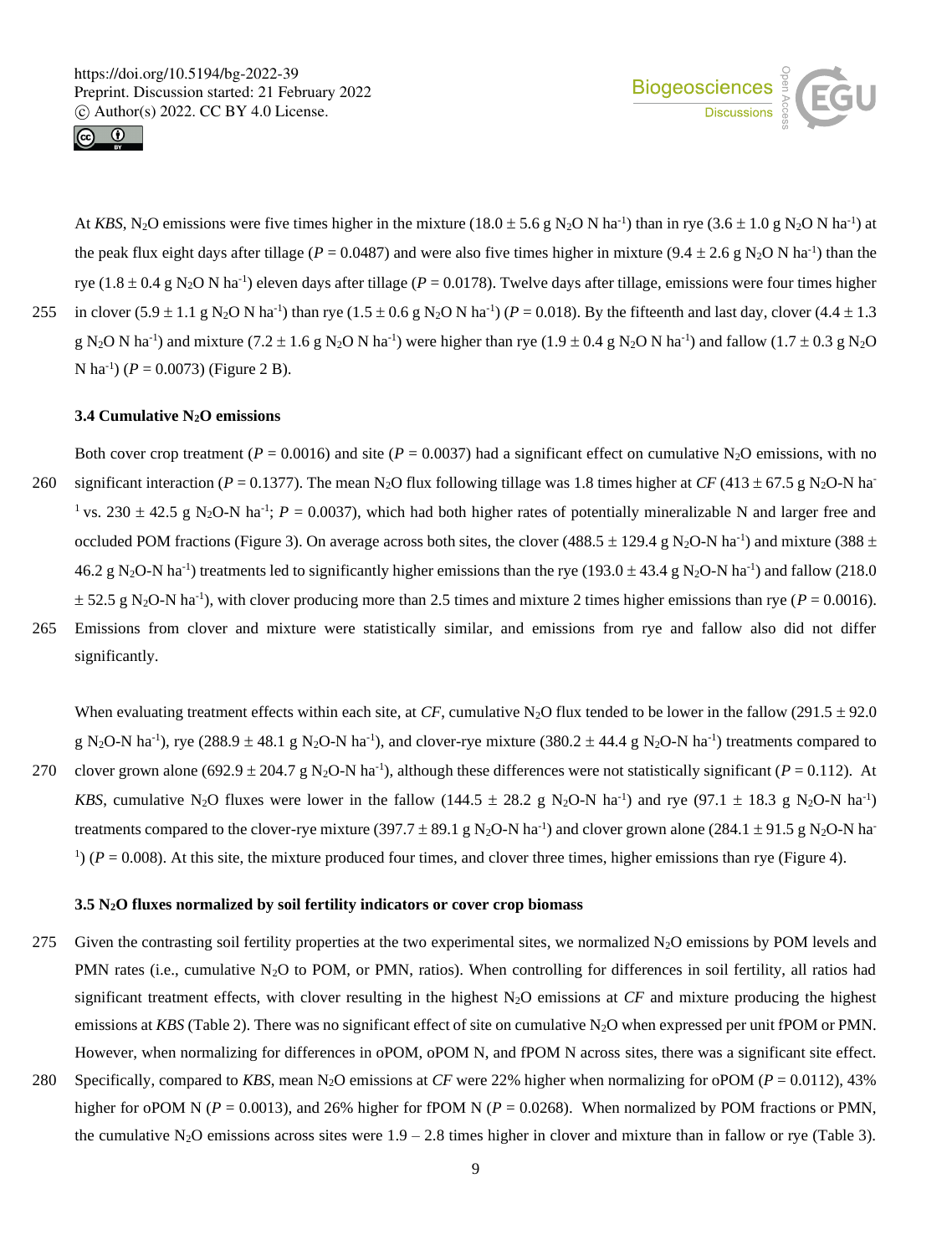



When N<sub>2</sub>O was normalized by cover crop biomass, site was not significant ( $P = 0.1795$ ), but we found a significant treatment effect ( $P = 0.0031$ ) with lower emissions following rye than the other treatments. There was no effect of either treatment ( $P =$ 285 0.1712) or site ( $P = 0.4696$ ) when expressing N<sub>2</sub>O emissions as a ratio of cover crop biomass N (Table 4).

# **4 Discussion**

Reducing greenhouse gas emissions from agriculture is necessary to meet global targets for limiting climate change (IPCC, 2019). Generally, greenhouse gas emissions are greater from grain agroecosystems with fertilizer additions compared to legume N sources (Robertson et al., 2014; Han et al., 2017; Westphal et al., 2018) and are higher in rotations with only annual 290 crops compared to those with perennial crops (Gelfand et al., 2016). Overwintering cover crops can help "perennialize" annual agroecosystems by providing continuous plant cover, building soil organic C (King and Blesh, 2018) and supporting related functions such as soil nutrient supply and storage. In diversified rotations with cover crops, however,  $N<sub>2</sub>O$  emissions can peak during the weeks following tillage when cover crop biomass is incorporated into the soil, increasing N mineralization rates (Han et al., 2017). Our experiment tested whether increasing cover crop functional diversity with a legume-grass mixture 295 would reduce pulse N2O emissions following cover crop incorporation by tillage at two field sites. Understanding these critical moments of N<sub>2</sub>O flux can inform how to adapt management of diversified cropping systems to reduce N losses, and further reap their environmental benefits compared to fertilizer-based management practices.

#### **4.1 Effects of cover crop functional diversity on N2O flux**

The sampling period (15-18 days) of this experiment captured the first peak of  $N_2O$  emissions following tillage of cover crop 300 biomass at both sites. Our analysis of cover crop treatment effects on cumulative  $N_2O$  emissions in this period shows the strong influence of biomass N inputs, particularly for the legume species, which supplied an external N source through BNF. When normalized for differences in soil fertility across sites, the clover and mixture treatments led to significantly higher pulse losses of N2O than rye or fallow (Table 3), providing strong evidence that BNF inputs from the treatments that included clover were a driving factor of N2O losses. While our study tested the role of legume N inputs, past meta-analyses have been dominated 305 by studies with N inputs from synthetic fertilizer and manure sources (Han et al., 2017; Eagle et al., 2017; Basche et al., 2014). The only studies included in these meta-analyses that had legumes as the sole N source were Robertson et al. (2000) and

Aluvione et al. (2010). Gelfand et al. (2016) extended the data reported in the Robertson et al. (2000) study by another decade and found that legume N sources did not significantly reduce  $N_2O$  fluxes from soil compared to fertilizer N sources. Our findings contribute evidence that legume cover crops release more  $N_2O$  compared to treatments without legumes, within the 310 context of agroecosystems that have only received legume N inputs for several decades.

Despite clear differences between treatments with clover and those without, we did not find strong support for our hypothesis that the legume-grass mixture would reduce pulse  $N_2O$  flux. This may be explained by the lack of difference in total BNF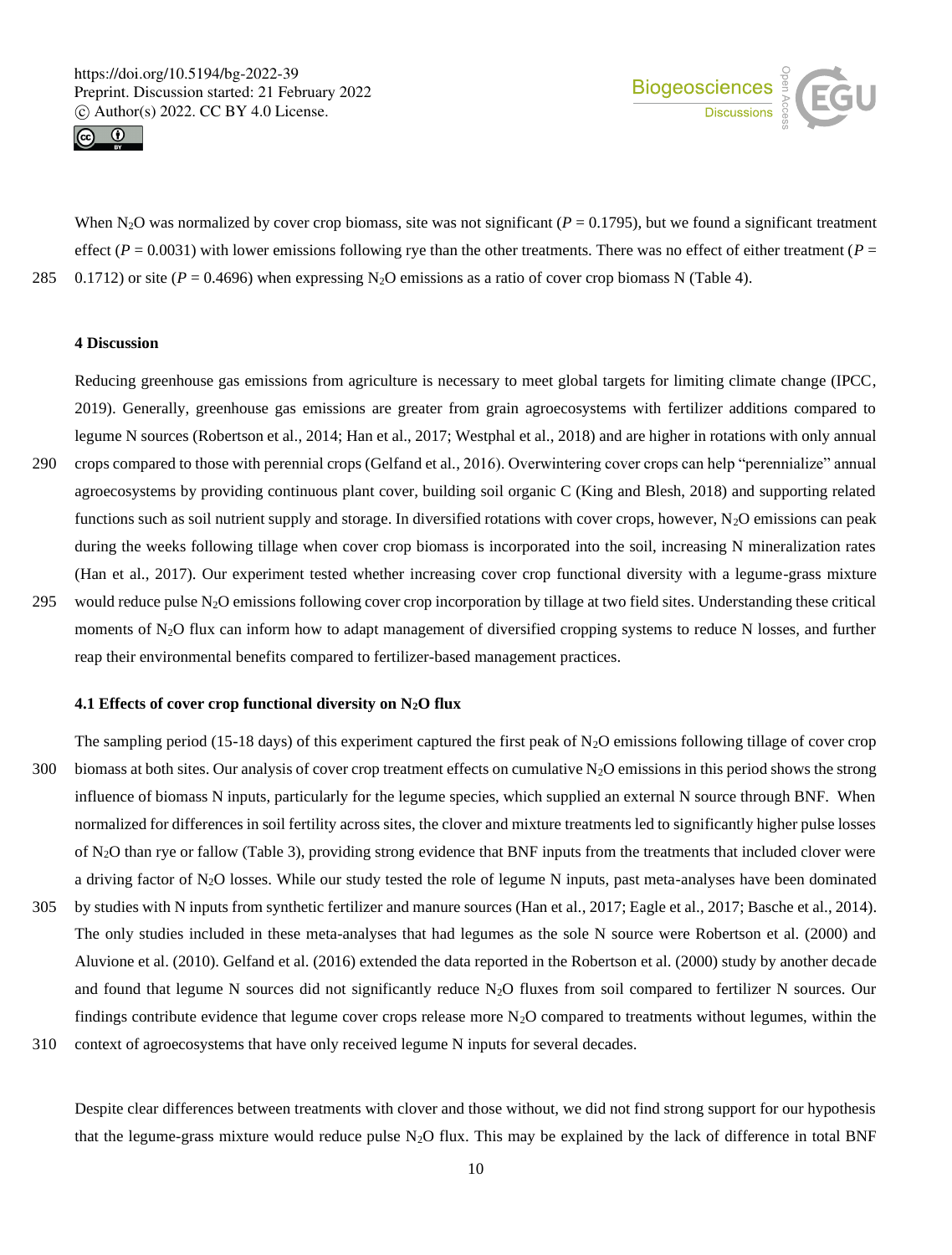



inputs between clover grown alone and in mixture within each site, as well as the similar C:N ratios of litter biomass in both 315 treatments. Litter chemistry for clover and mixture both fell into the intermediate C:N range (17.2-25.6) expected to lead to net N mineralization, potentially increasing the soluble inorganic N pool and driving N2O fluxes following tillage, compared to the much higher C:N range in rye  $(31.5 - 44.1)$  across sites, which likely led to net N immobilization (Robertson and Groffman, 2015; Kramberger et al., 2009; Rosecrance et al., 2000; Wagger et al., 1998).

- 320 When N2O fluxes were normalized by aboveground biomass N inputs to soil, emissions were the same for all treatments regardless of the source of N (soil or external inputs of atmospheric  $N_2$ ). Furthermore, we found that three times higher rye biomass N at *CF* corresponded with 1.6-2.6 times higher N<sub>2</sub>O emissions when normalized to control for differences in multiple soil fertility parameters across the two sites. In the clover treatment, 1.5 times higher BNF inputs at *CF* corresponded with 1.2- 2.3 times higher N2O emissions when normalized for differences in soil fertility. The magnitude of new N inputs from BNF
- 325 was higher at *CF*, due to greater clover biomass in both treatments with clover, which corresponded with significantly higher emissions at that site. However, when N<sub>2</sub>O fluxes were normalized by aboveground biomass across sites, emissions were significantly lower following rye than the other treatments, including weeds in the fallow, indicating that residue traits such as C:N influence  $N_2O$  emissions. Higher mean litter C:N in the rye litter compared to the treatments with clover may have reduced N<sub>2</sub>O emissions per unit biomass input. These results reflect the importance of cover crop functional type, and the impact of
- 330 legume N inputs on episodic N<sub>2</sub>O emissions, which is supported by prior studies showing that higher total N inputs lead to higher N mineralization rates and higher N<sub>2</sub>O fluxes (e.g., Han et al., 2017) and that legume cover crops can lead to pulse N<sub>2</sub>O fluxes following incorporation by tillage (Baggs et al., 2003; Millar et al., 2004; Basche et al., 2014).
- Within each site, the specific treatment effects differed. At *CF*, the clover treatment produced the highest pulse of  $N_2O$ , while 335 at *KBS*, the mixture produced the highest flux, with the magnitude of the treatment effect being much more pronounced. N2O fluxes were four times higher following mixture than rye at *KBS*, compared to just over two times higher in clover than rye at *CF*, suggesting that the new N input from BNF was a stronger driver of treatment differences at *KBS*. At *CF*, the mixture did slightly reduce cumulative N<sub>2</sub>O emissions compared to clover (380.2 v. 692.9 g N<sub>2</sub>O-N ha<sup>-1</sup>), a difference which was likely ecologically meaningful even though it was not statistically significant. In contrast, the mixture slightly increased mean  $N_2O$ 340 at *KBS*, from 284.1 g N<sub>2</sub>O-N ha<sup>-1</sup> in clover to 397.7 g N<sub>2</sub>O-N ha<sup>-1</sup> in mixture; however, at this site both treatments with clover produced significantly higher  $N_2O$  emissions than the non-legume treatments. At both sites, the clover was competitive in mixture, representing just over half of the total stand biomass in this treatment. Given that mixture composition likely drives the quality of cover crop residue inputs to soil (Finney, White, and Kaye, 2016), there is a need for future studies to assess the
	- effects of legume-grass mixtures across a wide range of contexts, with larger variation in mixture establishment and evenness.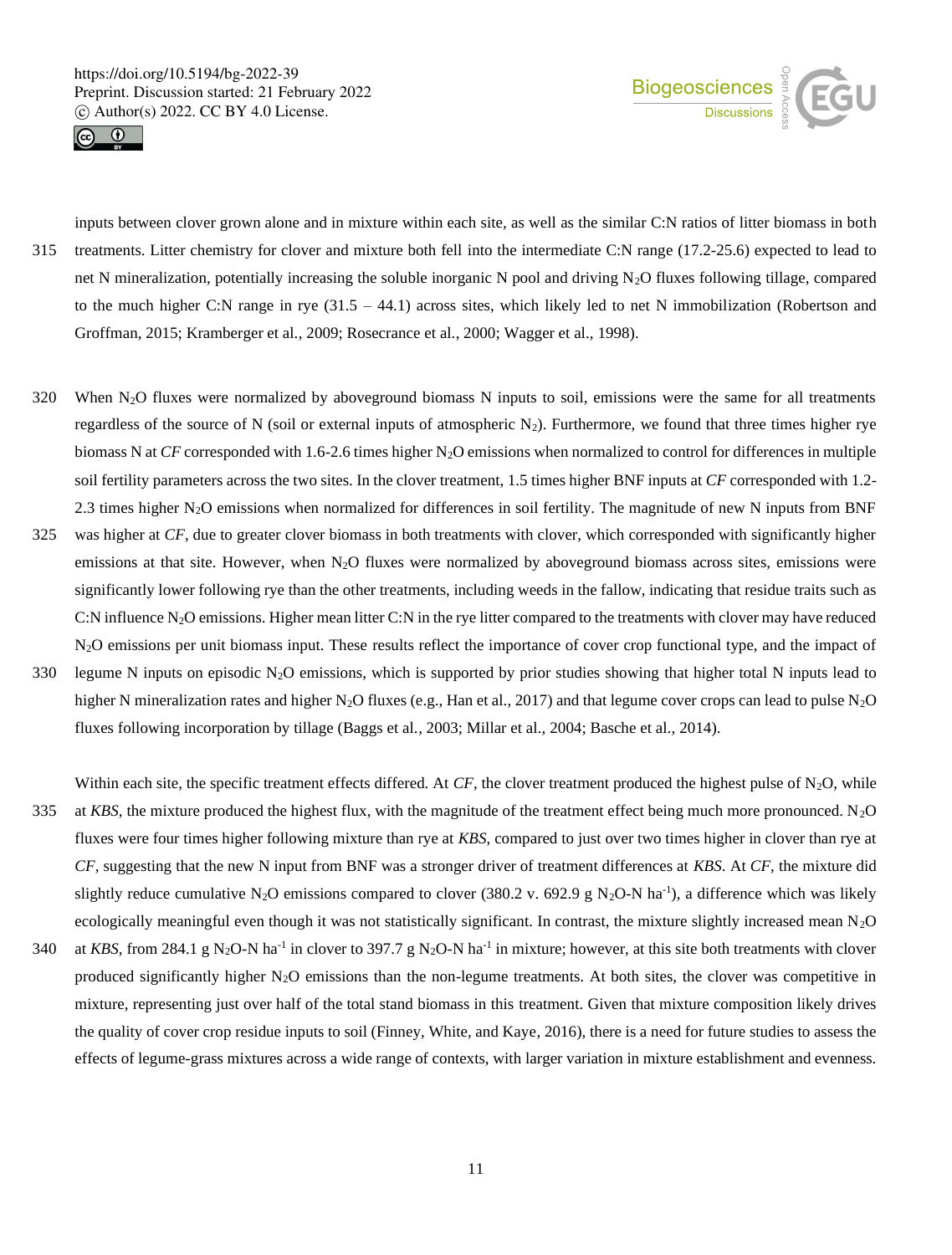



# 345 **4.2 Differences in N2O flux between sites**

The different treatment patterns for daily emissions between sites, and the larger pulse emissions overall at *CF*, both provide insights into mechanisms governing  $N_2O$  fluxes following cover crop incorporation. There is substantial evidence indicating that new N inputs to agroecosystems, and soil N mineralization rates, are primary drivers of soil  $N_2O$  emissions (e.g., Han et al., 2017, Robertson and Groffman, 2015). However, in our study, mean BNF inputs did not significantly differ between clover 350 and mixture treatments; thus, the different baseline soil fertility levels, and plant-soil interactions that drive N mineralization, likely played a key role in the contrasting effects of the mixture across sites. For instance, prior studies have found positive correlations between total SOC and N<sub>2</sub>O flux (Bouwman et al., 2002; Dhadli et al., 2016). In a meta-analysis of 26 studies, Basche et al. (2014) found that SOC and cover crop biomass had a significant effect on denitrification potential and N<sub>2</sub>O emissions. These studies highlight that ecosystem state factors that influence fertility, such as soil parent material and organic

355 C content, drive  $N_2O$  emissions.

Here, we found approximately twofold higher cumulative  $N_2O$  fluxes at the site with larger soil POM fractions and higher POM N concentrations (CF) (Figure 3), suggesting that POM fractions may influence cover crop growth and  $N_2O$  fluxes. POM fractions are robust indicators of soil fertility that respond to changes in management over shorter time scales than total SOM

- 360 and play an important functional role in soil N cycling and N availability to crops (Wander, 2004; Luce et al., 2016). For instance, the *CF* site also had approximately twofold higher rates of N mineralization (PMN) compared to *KBS*. The total amount of soil N assimilated by cover crops (in the absence of external N inputs) is also an integrated indicator of soil inorganic N availability over the cover crop season. Rye aboveground biomass N was threefold higher at *CF*, while N in weed biomass in the fallow control was 2.3 times higher at *CF* than at *KBS*. In diversified agroecosystems, plant-mediated N acquisition from
- 365 SOM pools can couple the release of inorganic N with plant N uptake in the rhizosphere, making organic N inputs, such as those from legume residues, less susceptible to loss than inorganic fertilizer inputs (Drinkwater and Snapp, 2007). When cover crops grow in higher fertility soils, they are thus likely to have higher net primary productivity, and to release more root C into the soil, which increases microbial growth and turnover rates, and mineralizes more soil N. The roots, in turn, take up more N and produce more biomass (Hodge et al., 2000; Paterson et al., 2006). This positive feedback loop may have led to the
- significantly higher cover crop biomass production at *CF*, which was especially pronounced in the rye treatment (7709 kg ha- 370 <sup>1</sup> at *CF* compared to 2842 kg ha<sup>-1</sup> in at *KBS*).

Mechanistically, interactions between background soil fertility and cover crop functional types likely drive soil inorganic N availability and  $N_2O$  emissions. For instance, the highest  $N_2O$  emissions measured in our study were from the clover treatment

375 at *CF*, which had both the highest new N inputs to soil from BNF and the largest POM pools. This site also showed a small reduction in emissions with the legume-grass mixture. After clover incorporation, the large, relatively labile C and N input to soil, in combination with larger background POM pools, may have primed greater overall N mineralization in *CF* compared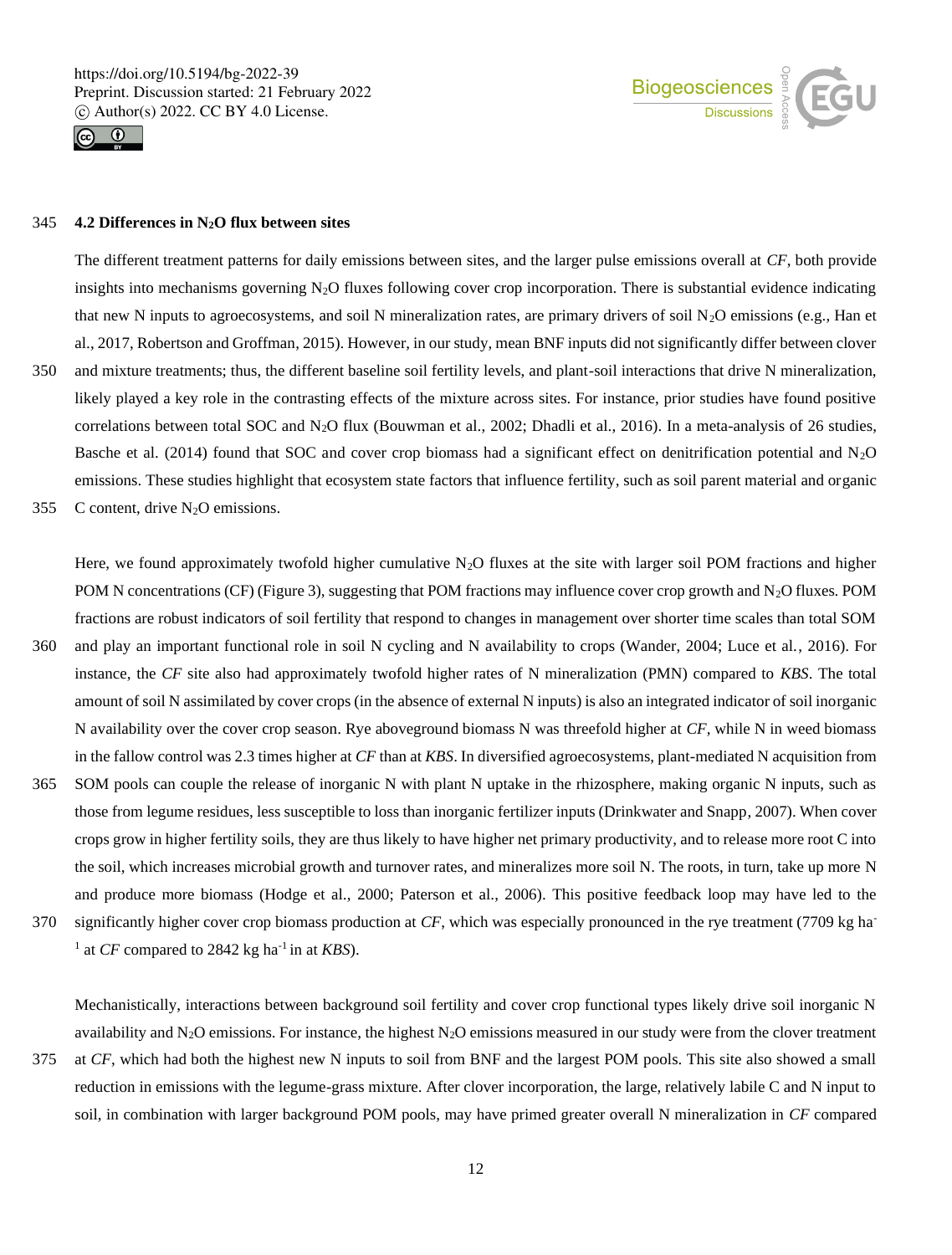



to *KBS*, with some of this N lost as N<sub>2</sub>O. Since corn had not yet established during this two-week time frame after tillage, there were no active roots to couple N release with N uptake, leaving a window of opportunity for N losses.

380

Even when controlling for fertility differences across sites (i.e., the analysis of  $N_2O$  to POM or PMN ratios), we found that cumulative N2O emissions per unit oPOM, oPOM N, and fPOM N were significantly higher at *CF*. This site difference was highest for the oPOM N stock, with about 43% more emissions per oPOM N at *CF*. Prior studies have shown that oPOM N is a strong indicator of SOM quality, N fertility, and soil inorganic N availability from microbial turnover of SOM (Wander, 385 2004, Marriott and Wander, 2006; Blesh, 2019). Our contrasting findings across experimental sites indicate a need for future studies that assess the effects of cover crops on  $N_2O$  emissions across soils with a wide range of POM pool sizes.

# **4.3 Episodic N2O emissions following tillage of cover crops**

To understand the relative importance of  $N_2O$  fluxes following cover crop incorporation, it is important to interpret the magnitude of these episodic emissions within the context of  $N_2O$  fluxes for a complete crop rotation. In a 20-year study in the 390 biologically-based cropping system in the MCSE at KBS (the *KBS* site in our experiment), Gelfand et al. (2016) reported mean annual N<sub>2</sub>O emissions of approximately 1.08 kg N ha<sup>-1</sup> yr<sup>-1</sup> during a corn year, which was defined as the 380-day window between corn planting and soybean planting the following year. They also calculated an average of 2.2 kg N ha<sup>-1</sup> yr<sup>-1</sup> over the course of the three-year corn-soy-wheat crop rotation at this site (Gelfand et al., 2016). These values are likely a slight underestimate because their sampling did not include emissions during winter thaws, and occurred every 2 weeks, potentially 395 missing periods of high emissions. In a meta-analysis, Han et al. (2017) reported a similar average annual N<sub>2</sub>O flux of 2.3 –

- 3.1 kg N ha<sup>-1</sup> yr<sup>-1</sup> for annual cropping systems with inorganic fertilizer additions. Using Gelfand et al.'s estimate of 1.08 kg N ha<sup>-1</sup> yr<sup>-1</sup>, the three-week cumulative flux we measured post-tillage of clover would represent 64% of crop year emissions at *CF* and 26% at *KBS*, while the flux following tillage of the mixture biomass would represent 35% of the crop year estimate at *CF* and 37% at *KBS*. Using the estimate of 2.2 kg N ha<sup>-1</sup> yr<sup>-1</sup> for the complete crop rotation, the three-week cumulative flux we
- 400 measured post-tillage of clover would represent 31% of annual emissions at *CF* and 13% at *KBS*, while the flux following tillage of the mixture biomass is 17% of that annual estimate at *CF* and 18% at *KBS*. After incorporating sole clover biomass, the average daily flux was 36 g N ha<sup>-1</sup> d<sup>-1</sup> at *CF* and 19 g N ha<sup>-1</sup> d<sup>-1</sup> at *KBS*, and after mixture biomass, was 20 g N ha<sup>-1</sup> d<sup>-1</sup> at  $CF$  and 26 g N ha<sup>-1</sup> d<sup>-1</sup> at *KBS* which are approximately three- to twelve-fold greater than the annual average daily flux reported for the organic cropping system at *KBS* (Gelfand et al., 2016), highlighting the relative importance of these peak events. Given
- 405 the large spatial and temporal variability in  $N_2O$  emissions, sampling frequently during the days and weeks following tillage of cover crops is therefore important for advancing knowledge of episodic emissions.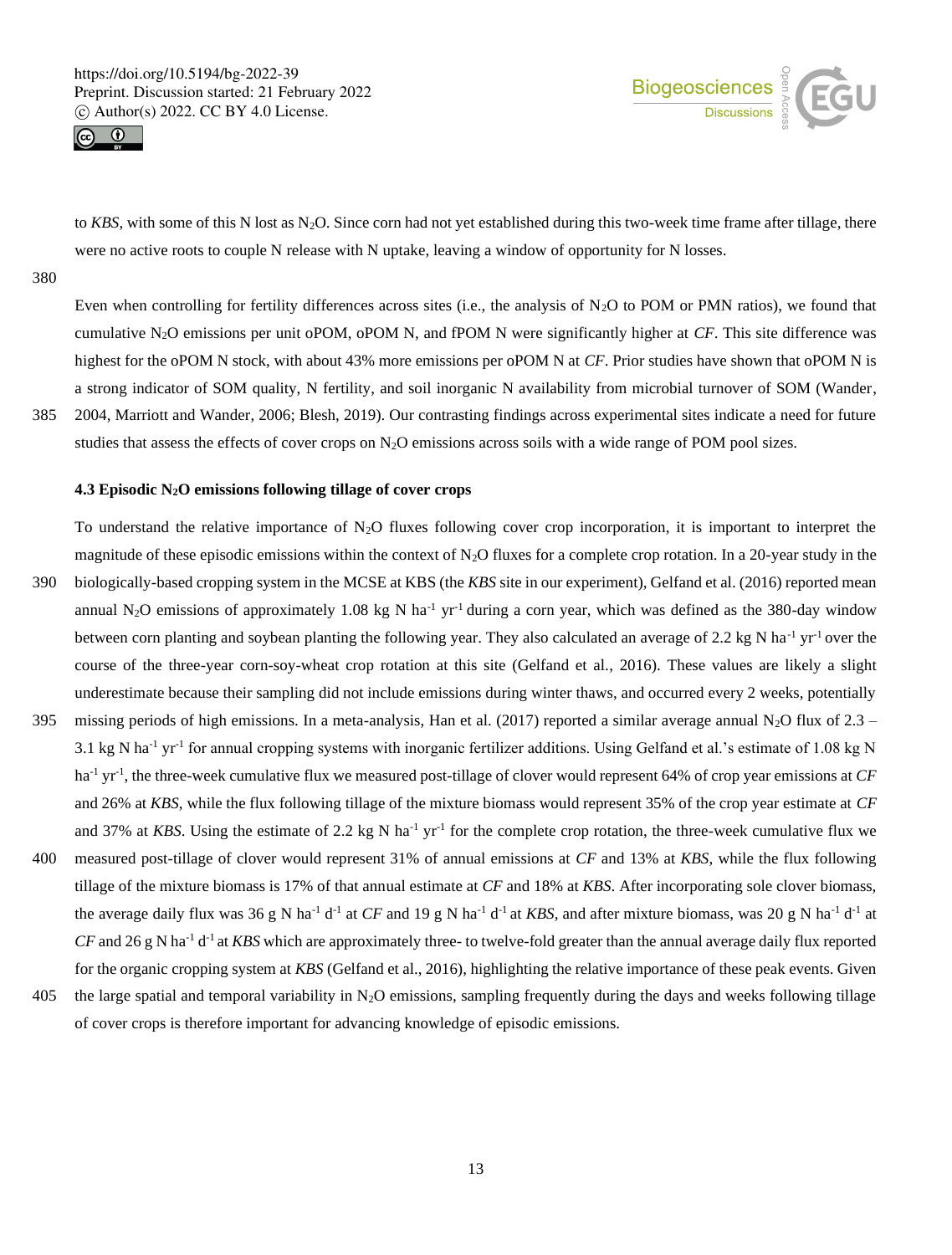



# **5 Conclusion**

We tested the impacts of cover crop functional type on short-term N cycling dynamics following tillage in the context of diversified agroecosystems that rely on legume N. Given that gaseous N fluxes are episodic, it is critical to understand how

- 410 they are influenced by management practices during periods of high susceptibility for N losses. Overall,  $N_2O$  flux was higher in the clover and mixture treatments than in rye and fallow when emissions were normalized by soil fertility properties. We found that the functionally-diverse legume-grass cover crop led to a small reduction in N2O losses at *CF* but not at *KBS*. In contrast to our hypothesis, at *KBS*, the mixture led to higher  $N<sub>2</sub>O$  emissions than the clover treatment at peak flux following tillage. We also found a more pronounced treatment effect at *KBS*, indicating that new N inputs from both treatments with
- 415 legumes were a larger driver of N2O emissions at the site with lower soil fertility. Overall, the clover treatment at *CF* led to the highest emissions across sites, suggesting a synergistic effect of BNF inputs and soil fertility on  $N_2O$ . These contrasting findings across sites shed light on the drivers of  $N_2O$  losses following cover crop incorporation. Our results show that higher aboveground cover crop biomass can lead to higher  $N_2O$  emissions during cover crop decomposition, particularly for cover crops that include legumes.

#### 420

**Data availability:** Portions of the data used in this paper are being used to prepare other manuscripts and will be available in Deep Blue Repositories at https://doi.org/10.7302/hv7v-4378 in January 2023.

**Author contribution:** AB and JB developed the research questions, experimental design, and methods. AB conducted the field and lab work and led data analysis with input from JB. AB and JB wrote and edited the manuscript.

# 425 **Competing interests:** The authors declare that they have no conflict of interest. **Acknowledgments:** We thank Brendan O'Neill and Kevin Kahmark for assistance with the N<sub>2</sub>O sampling protocol, Jeremy

Moghtader and Joe Simmons for managing field operations, and Beth VanDusen for technical support in the field and the lab. We would also like to thank Dev Gordin, Kent Connell, Marta Plumhoff, Etienne Herrick, Luyao Li, Nicole Rhoads, Kristen Hayden, Danielle Falling, Riley Noble, Alice Elliott, Ben Iuliano, Dahlia Rockowitz, Ellie Katz, Naveen Jasti, and Nisha

430 Gudal for assistance in the field and lab, and Don Zak for input on a draft of the manuscript. Support for this research was also provided by the NSF Long-term Ecological Research Program (DEB 1832042) at the Kellogg Biological Station and by Michigan State University AgBioResearch.

**Financial support**: This work was supported by Research Funding for Conservation Studies from the Matthaei Botanical Gardens, University of Michigan, a Rackham Graduate Student Research Grant from the University of Michigan, and a United

435 States Department of Agriculture (USDA) NIFA grant (Award #: 2019-67019-29460).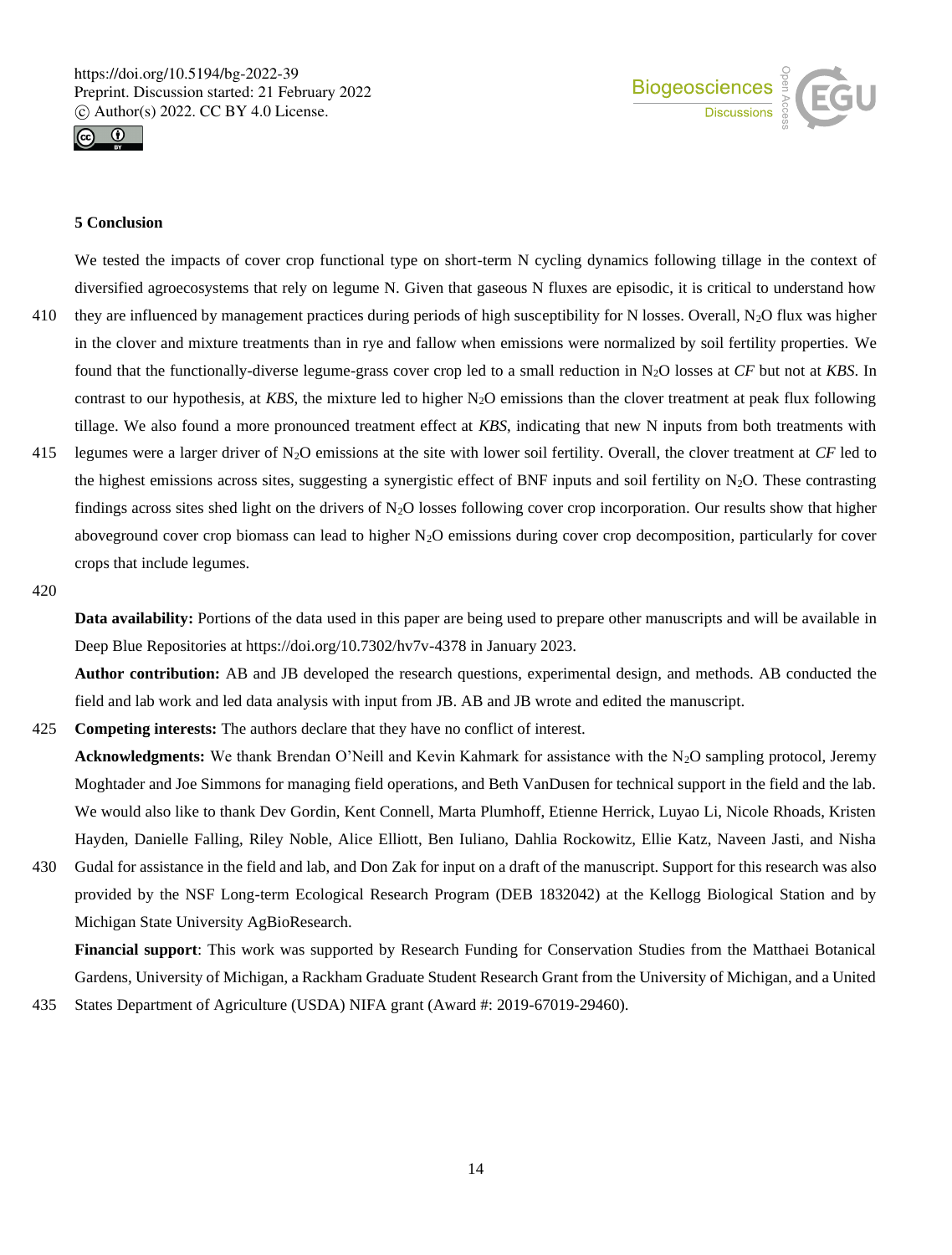



# **References**

440 Alluvione, F., Bertora, C., Zavattaro, L., and Grignani, C.: Nitrous oxide and carbon dioxide emissions following green manure and compost fertilization in corn, Soil Sci. Soc. Am. J., 74, 384-395, https://doi.org/10.2136/sssaj2009.0092, 2010.

Baggs, E. M., Stevenson, M., Pihlatie, M., Regar, A., Cook, H., and Cadisch, G.: Nitrous oxide emissions following application of residues and fertilizer under zero and conventional tillage. Plant Soil, 254, 361-370, 445 https://doi.org/10.1023/A:1025593121839, 2003.

Basche, A. D., Miguez, F. E., Kasper, T. C., and Castellano, M. J.: Do cover crops increase or decrease nitrous oxide emissions? A meta-analysis, J. Soil Water Conserv., 69(6), 471-482, https://doi.org/10.2489/jswc.69.6.471, 2014.

450 Blesh, J.: Feedbacks between nitrogen fixation and soil organic matter increase ecosystem functions in diversified agroecosystems, Ecol. Appl., e01986, https://doi.org/10.1002/eap.1986, 2019.

Blesh, J., and Drinkwater, L. E.: The impact of nitrogen source and crop rotation on nitrogen mass balances in the Mississippi River Basin, Ecol. Appl., 23, 1017-1035, https://doi.org/10.1890/12-0132.1, 2013.

455

Blesh, J., VanDusen, B. M., and Brainard, D. C.: Managing ecosystem services with cover crop mixtures on organic farms, Agron. J., 111, 1-15, https://doi.org/10.2134/agronj2018.06.0365, 2019.

Bressler, A., and Blesh, J.: Data from: Episodic N<sub>2</sub>O emissions following tillage of a legume-grass cover crop mixture, Deep 460 Blue Data, https://doi.org/10.7302/hv7v-4378, 2023.

Bouwman, A. F., Boumans, L. J. M., and Batjas, N. H.: Emissions of N2O and NO from fertilized fields: Summary of available measurement data, Global Biogeochem. Cy., 16(4), 1058, https://doi.org/10.1029/2001GB001811, 2002.

465 Cotrufo, M. F., Ranalli, M. G., Haddix, M. L., Six, J., and Lugato, E.: Soil carbon storage informed by particulate and mineralassociated organic matter, Nat. Geosci., 12, 989-994, https://doi.org/10.1038/s41561-019-0484-6, 2019.

Crum, J. R., and Collins, H. P.: KBS Soils. Kellogg Biological Station Long-term Ecological Research Special Publication. Zenodo, http://doi.org/10.5281/zenodo.2581504, 1995.

470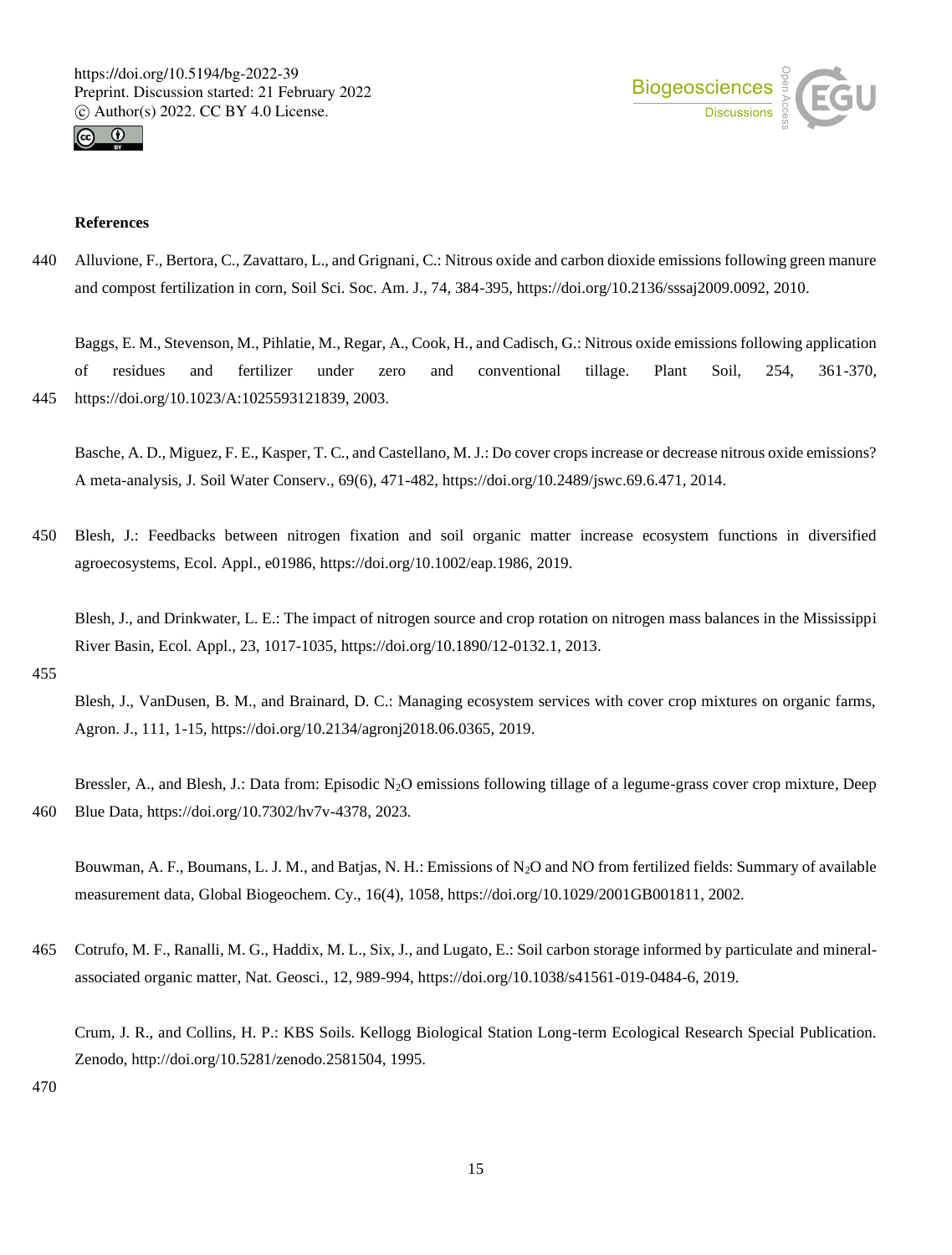



de Figueiredo, C. C., de Oliveira, A. D., Dos Santos, I. L., Ferreira, E. A. B., Malaquias, J. V., de Sá, M. A. C, de Carvalho, A. M., and Dos Santos, J. D. G. Jr.: Relationships between soil organic matter pools and nitrous oxide emissions of agroecosystems in the Brazilian Cerrado, Sci. Total Environ., 618, 1572-1582, https://doi.org/10.1016/j.scitotenv.2017.09.333, 2018.

475

Dhadli, H., Brar, B. S., and Black, T. A.: N2O emissions in a long-term soil fertility experiment under maize-wheat cropping system in Northern India, Geoderma Reg., 7, 102-109, https://doi.org/10.1016/j.geodrs.2016.02.003, 2016.

Drinkwater, L. E., Wagoner, P., and Sarrantonio, M.: Legume-based cropping systems have reduced carbon and nitrogen 480 losses, Nature, 396, 262-264, https://doi.org/10.1038/24376, 1998.

Drinkwater, L. E., and Snapp, S. S.: Understanding and managing the rhizosphere in agroecosystems, in: The Rhizosphere: An Ecological Perspective, edited by Cardon, Z. G., and Whitbeck, J. L., Elsevier Inc., 127-153, https://doi.org/10.1016/B978- 0-12-088775-0.X5000-9, 2007.

485

Eagle, A. J., Olander, L. P., Locklier, K. L., Heffernan, J. B., and Bernhardt, E. S.: Fertilizer management and environmental factors drive N<sub>2</sub>O and NO<sub>3</sub> losses in corn: a meta-analysis, Soil Sci. Soc. Am. J., 81, 1191-1202, https://doiorg/10.2136/sssaj2016.09.0281, 2017.

- 490 Eagle, A. J., McLellan, E. L., Brawner, E. M., Chantigny, M. H., Davidson, E. A., Dickey, J. B., Linquist, B. A., Maaz, T. M., Pelster, D. E., Pittelkow, C. M., van Kessel, C., Vyn, T. J., and Cassman, K. G.: Quantifying onfarm nitrous oxide emission reductions in food supply chains. *Earth's Future*, 8, e2020EF001504, https://doi.org/10.1029/2020EF001504, 2020.
- 495 Finney, D. M., White, C. M., and Kaye J. P.: Biomass production and carbon/nitrogen ratio influence ecosystem services from cover crop Mixtures, Agron. J., 108(1), 39-52, https://doi-org/10.2134/agronj15.0182, 2016.

Gaillard, R., Duval, B. D., Osterholz, W. R., and Kucharik, C. J.: Simulated effects of soil texture on nitrous oxide emission factors from corn and soybean agroecosystems in Wisconsin. J. Environ. Qual., 45, 1540–1548, 500 https://doi.org/10.2134/jeq2016.03.0112, 2016.

Gartner, T. B., Cardon, X. G.: Decomposition dynamics in mixed-species leaf litter, Oikos, 104, 230-246, https://doi.org/10.1111/j.0030-1299.2004.12738.x, 2004.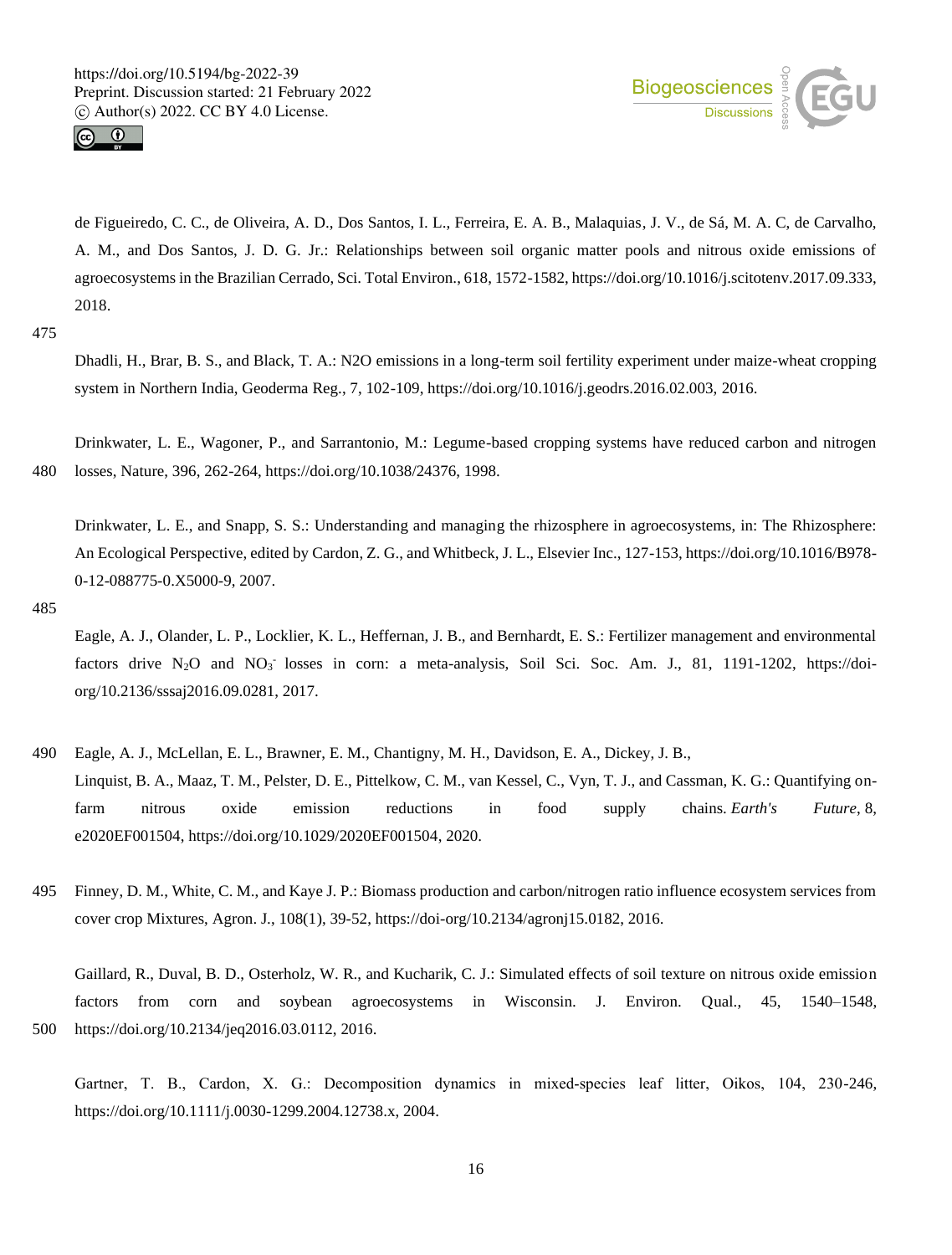



505 Gelfand, I., Shcherbak, I., Millar, N., Kravchenko, A. N., and Robertson, G. P.: Long‐term nitrous oxide fluxes in annual and perennial agricultural and unmanaged ecosystems in the upper Midwest USA, Glob. Change Biol., 22, 3594-3607, https://doi.org/10.1111/gcb.13426, 2016.

IPCC.: Climate Change and Land: an IPCC special report on climate change, desertification, land degradation, sustainable 510 land management, food security, and greenhouse gas fluxes in terrestrial ecosystems, edited by Shukla, P.R., Skea, J., Calvo Buendia, E., Masson-Delmotte, V., Pörtner, H.-O., Roberts, D. C., Zhai, P., Slade, R., Connors, S., van Diemen, R., Ferrat, M., Haughey, E., Luz, S., Neogi, S., Pathak, M., Petzold, J., Portugal Pereira, J., Vyas, P., Huntley, E., Kissick, K., Belkacemi, M., and Malley, J., In press, 2019.

515 Han, Z., Walter, M. T., and Drinkwater, L. E.: N2O emissions from grain cropping systems: a meta-analysis of the impacts of fertilizer-based and ecologically-based nutrient management strategies, Nutr. Cycl. Agroecosys., 107(3), 335-355, https://doi.org/10.1007/s10705-017-9836-z, 2017.

Hodge, A., Stewart, J., Robinson, D., Griffiths, B. S. and Fitter, A. H.: Competition between roots and soil micro-organisms 520 for nutrients from nitrogen-rich patches of varying complexity, J. Ecol., 88, 150-164, http://www.jstor.org/stable/2648492, 2000.

Huang, Y., Zou, J. W., Zheng, X. H., Wang, Y. S., Xu, X.K.: Nitrous oxide emissions as influenced by amendment of plant residues with different C:N ratios, Soil Biol. Biochem., 36(6), 973-981, https://doi.org/10.1016/j.soilbio.2004.02.009, 2004.

525

Kahmark, K., Millar, N., and Robertson, G. P.: Greenhouse gas fluxes—static chamber method. Michigan State University Kellogg Biological Station, https://lter.kbs.msu.edu/protocols/113, 2018.

Kaye, J., Finney, D., White, C., Bradley, B., Schipanski, M., Alonso-Ayuso, M., Hunter, M., Burgess, M., and Mejia, C.: 530 Managing nitrogen through cover crop species selection in the U.S. mid-Atlantic, PLoS ONE, 14(4), e0215448, https://doi.org/10.1371/journal.pone.0215448, 2019.

Kramberger, B., Gselman, A., Janzekovic, M., Kaligaric, M., and Bracko, B.: Effects of cover crops on soil mineral nitrogen and on the yield and nitrogen content of corn. Eur. J. Agron., 31, 103-109, https://doi.org/10.1016/j.eja.2009.05.006, 2009.

535

Luce, M. St. Whalen, J. K., Ziadi, N., and Zebarth, B. J.: Net nitrogen mineralization enhanced with the addition of nitrogen rich particulate organic matter, Geoderma, https://doi-org.proxy.lib.umich.edu/10.1016/j.geoderma.2015.08.017, 262, 112- 118, 2015.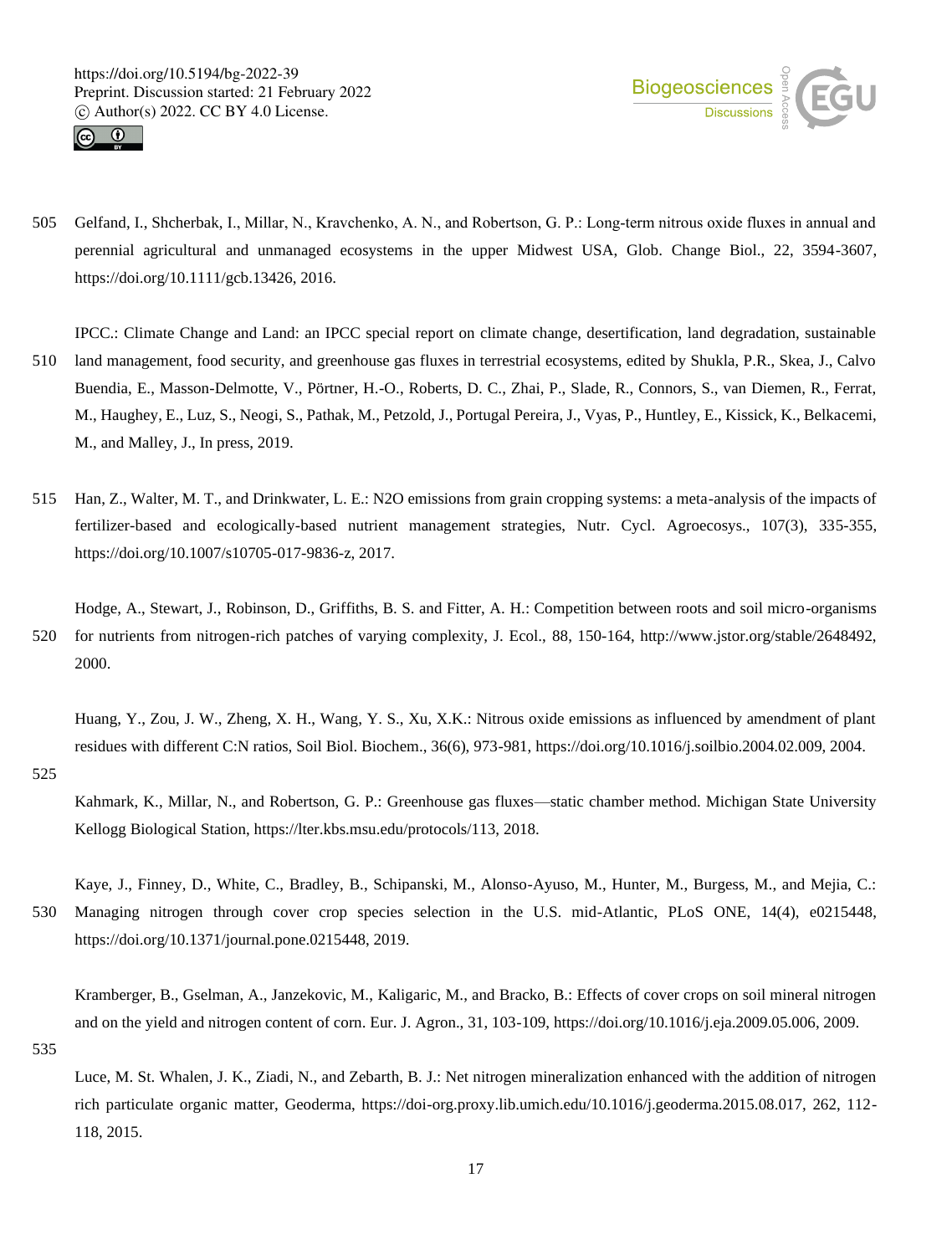



540 Marriott, E. E., and Wander M. M.: Total and labile soil organic matter in organic and conventional farming systems, Soil Sci. Soc. Am. J., 70(3), 950-959, https://doi.org/10.2136/sssaj2005.0241, 2006.

Melillo, J. M., Aber, J. D., and Muratore, J. F.: Nitrogen and lignin control of hardwood leaf litter decomposition dynamics, Ecology, 63, 621-626, https://doi.org/10.2307/1936780, 1982.

545

Millar, N., Ndufa, J. K., Cadisch. G., and Baggs, E. M.: Nitrous oxide emissions following incorporation of improved-fallow residues in the humid tropics, Global Biogeochem. Cycles, 18, GB1032, 1-9. https://doi.org/10.1029/2003GB002114, 2004.

Millar, N., Robertson, G.P., Grace, P.R., Gehl, R., and Hoben, J.: Nitrogen fertilizer management for nitrous oxide (N2O) 550 mitigation in intensive corn (maize) production: an emissions reduction protocol for US Midwest agriculture, Mitig. Adapt. Strat. Gl., 15, 185–204, https://doi.org/10.1007/s11027-010-9212-7, 2010.

Nadelhoffer, N. J., Aber, J. D., Melillo, J. M.: Seasonal patterns of ammonium and nitrate uptake in nine temperate forest ecosystems, Plant Soil, 80, 321-335, https://www.jstor.org/stable/42935521, 1984.

555

Norskov, J., and Chen, J.: Sustainable Ammonia Synthesis, US DoE Round Table Report, https://www.osti.gov/servlets/purl/1283146, 2016.

Ostrom, N. E., Sutka, R. L., Ostrom, P. H., Grandy, A. S., Huizinga, K. H., Gandhi, H., von Fisher, J. C., and Robertson, G. 560 P.: Isotopologue data reveal denitrification as the primary source of N2O upon cultivation of a native temperate grass-land, Soil Biol. Biochem., 42, 499-506, https://doi.org/10.1016/j.soilbio.2009.12.003, 2010.

Paterson, E., Sim, A., Standing, D., Dorward, M., and McDonald A. J. S.: Root exudation from hordeum vulgare in response to localized nitrate supply, J. Exp. Bot., 57(10), 2413-2420, https://doi.org/10.1093/jxb/erj214, 2006.

565

Robertson, G. P., Coleman, D. C., Bledsoe, C. S., and Sollins, P.: Standard Soil Methods for Long-Term Ecological Research. Long-Term Ecological Research Network Series. Oxford University Press, New York, 1999.

Robertson, G. P., Paul, E. A., and Harwood, R. R.: Greenhouse gases in intensive agriculture: contributions of individual gases 570 to the radiative forcing of the atmosphere, Am. Assoc. Adv. Sci., 289 (5486), 1922-1925, http://www.jstor.org/stable/3077685, 2000.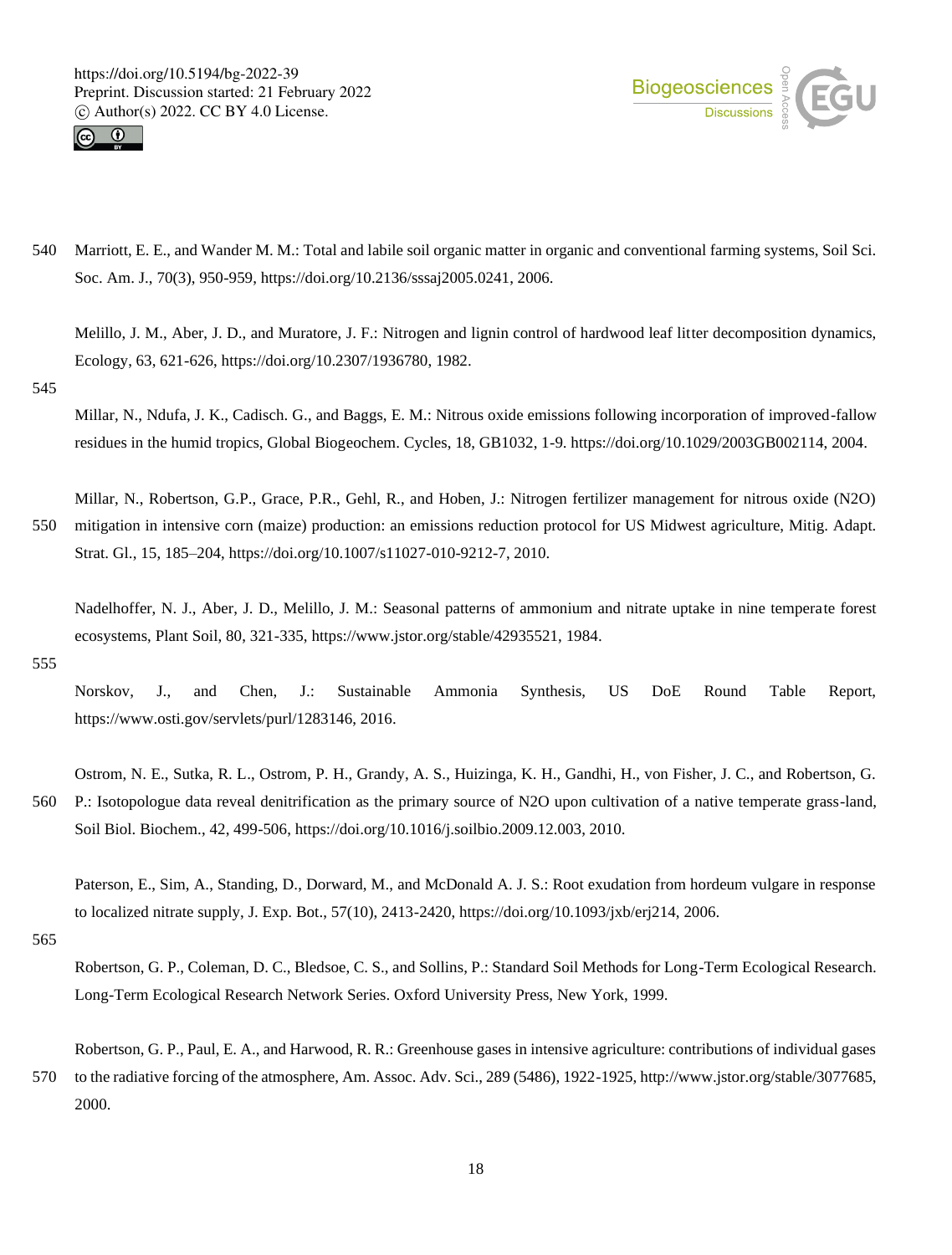



Robertson, G. P., and Vitousek, P. M.: Nitrogen in agriculture: balancing the cost of an essential resource, Annu. Rev. Env. Resour., 34, 97-125, https://doi.org/10.1146/annurev.environ.032108.105046, 2009.

575

Robertson, G. P., Gross, K. L., Hamilton, S. K., Landis, D. A., Schmidt, T. M., Snapp, S. S., and Swinton, S. M.: Farming for ecosystem services: an ecological approach to production agriculture, Bioscience, 64(5), 404-415, https://doi.org/10.1093/biosci/biu037, 2014.

580 Robertson, G. P., and Groffman, P. M.: Nitrogen transformations, in: Soil Microbiology, Ecology, and Biochemistry, 4th ed., edited by: Paul, E. A., Academic Press, Burlington, MA, 421-446, 2015.

Rosecrance, R. C., McCarty, G. W. Shelton D. R., and Teasdale, J. R.: Denitrification and N mineralization from hairy vetch (Vicia villosa Roth) and rye (Secale cereale L.) cover crop monocultures and bicultures, Plant Soil, 227, 283-290, 585 https://doi.org/10.1023/A:1026582012290, 2000.

Saha, D., Kaye, J.P., Bhowmik, A., Bruns, M. A., Wallace, J. M., and Kemanian, A. R.: Organic fertility inputs synergistically increase denitrification-derived nitrous oxide emissions in agroecosystems, Eco, Appl., 31(7), e02403, https://doi.org/10.1002/eap.2403, 2021.

590

Syswerda, S. P., Basso, B., Hamilton, S. K., Tausig, T. B., and Robertson, G. P.: Long-term nitrate loss along an agricultural intensity gradient in the Upper Midwest USA, Agric. Ecosyst. Environ., 149, 10-19, https://doi.org/10.1016/j.agee.2011.12.007, 2012.

595 Tonitto, C., David, M. B., and Drinkwater, L. E.: Replacing bare fallows with cover crops in fertilizer-intensive cropping systems: A meta-analysis of crop yield and N dynamics, Agric. Ecosyst. Environ., 112, 58-72, https://doi.org/10.1016/j.agee.2005.07.003, 2006

Unkovich, M., Herridge, D., Peoples, M. Cadisch, G., Boddey, B., Giller, K., Alves, B., and Chalk,: Measuring plant-associated 600 nitrogen fixation in agricultural systems, Australian Centre for International Agricultural Research, Canberra, Australia, http://hdl.handle.net/102.100.100/121643?index=1, 2008.

USEPA: Inventory of U.S. Greenhouse Gas Emissions and Sinks: 1990-2019, Agriculture, Washington, D.C., 2021.

605 Wagger, M. G., Cabrera, M. L., and Ranells, N. N.: Nitrogen and carbon cycling in relation to cover crop residue quality. J. Soil Water Conserv., 53(3), 214-218, https://www.jswconline.org/content/53/3/214, 1998.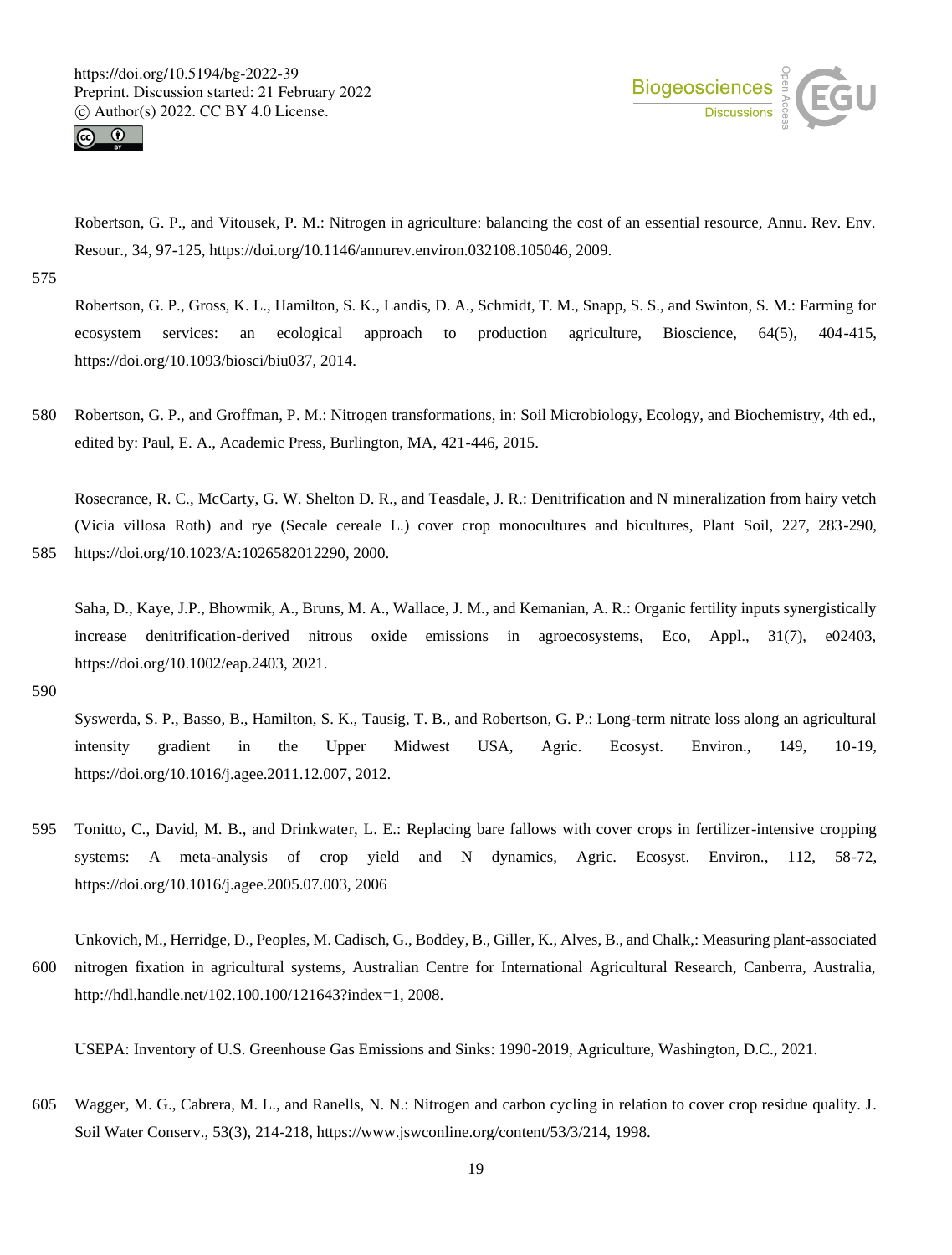



Wagner-Riddle, C., Baggs, E. M., Clough, T. J., Fuchs, K., and Peterson, S. O.: Mitigation of nitrous oxide emissions in the context of nitrogen loss reduction from agroecosystems: managing hot spots and hot moments, Curr. Opin. Environ., 47, 46- 610 53, https://doi.org/10.1016/j.cosust.2020.08.002, 2020.

Westphal, M., Tenuta, M., and Entz M. H.: Nitrous oxide emissions with organic crop production depends on fall soil moisture, Agric. Ecosyst. Environ., 254, 41-49, https://doi.org /10.1016/j.agee.2017.11.005, 2018.

615 White, C.M., DuPont, S.T., Hautau, M., Hartman, D., Finney, D. M., Bradley, B., LaChance, L. C., and Kaye, J. P.: (2017) Managing the trade-off between nitrogen supply and retention in cover crop mixtures, Agric. Ecosyst. Environ., 237, 121-133, https://doi.org/10.1016/j.agee.2016.12.016, 2017.

620



**Figure 1: Biomass (kg/ha) and biomass N (kg N/ha) by treatment (including cover crops and weeds), at two sites (***CF* **and** *KBS***).**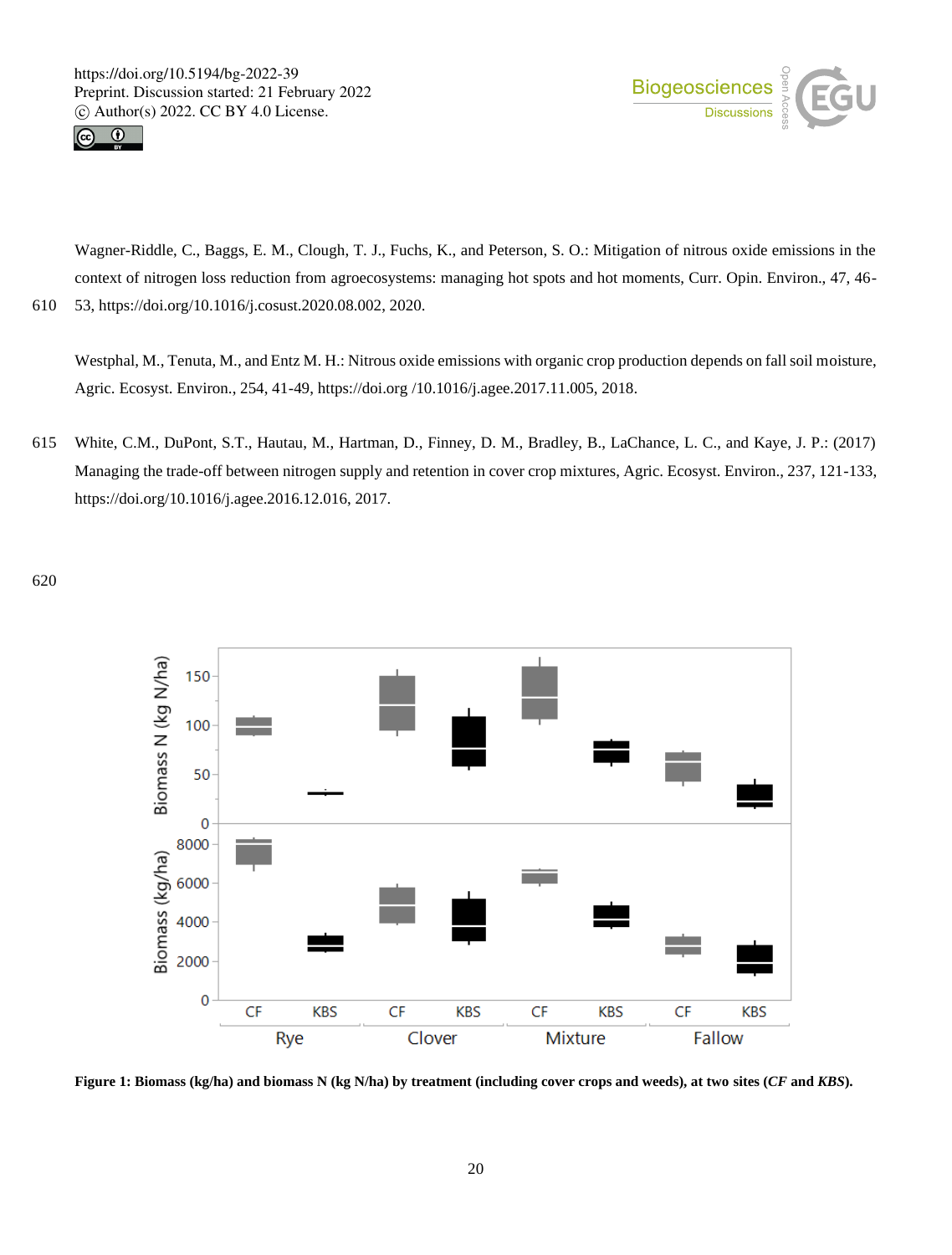





625 **Figure 2: A: Mean net nitrous oxide (N2O) flux from the soil (with standard error) over 18 days at** *CF***, measured once the day before**   $(d = -1)$  tillage on 23 May 2018  $(d = 0)$ , and then five times following tillage and incorporation of cover crop biomass. B: Mean net **nitrous oxide (N2O) flux from the soil (with standard error) over 15 days at** *KBS***, measured seven times following tillage on 26 May**   $2020$  (d = 0).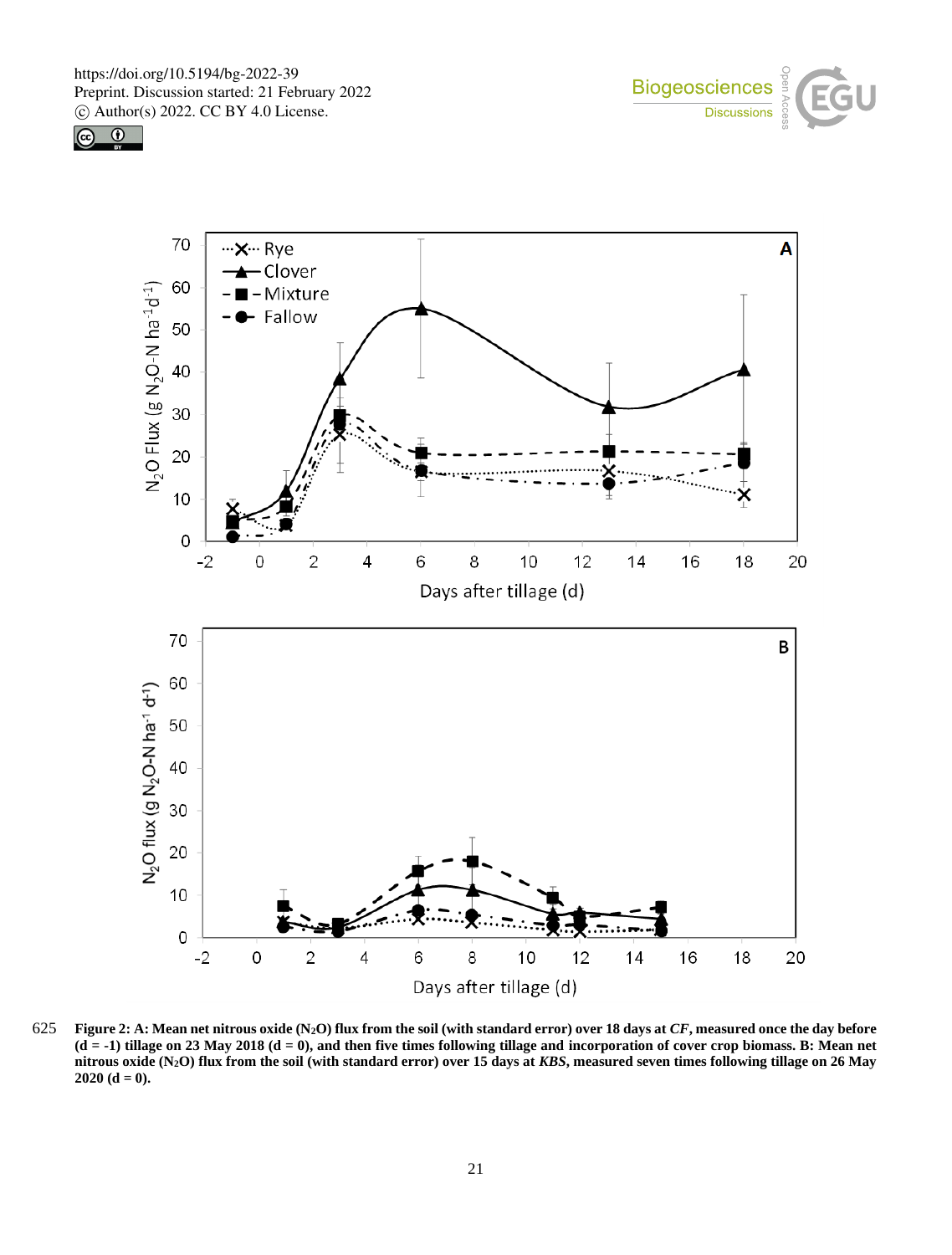





630 Figure 3: Cumulative N<sub>2</sub>O plotted against fPOM (g kg<sup>-1</sup>), oPOM (g kg<sup>-1</sup>), and PMN (kg NH<sub>4</sub>+ N ha<sup>-1</sup> week<sup>-1</sup>) at both sites (KBS and *CF***). Open symbols are values by replicate block and closed symbols are overall site means. Error bars represent standard error of the means for each site.** 



635 **Figure 4: Cumulative N2O flux by treatment, compared between sites.**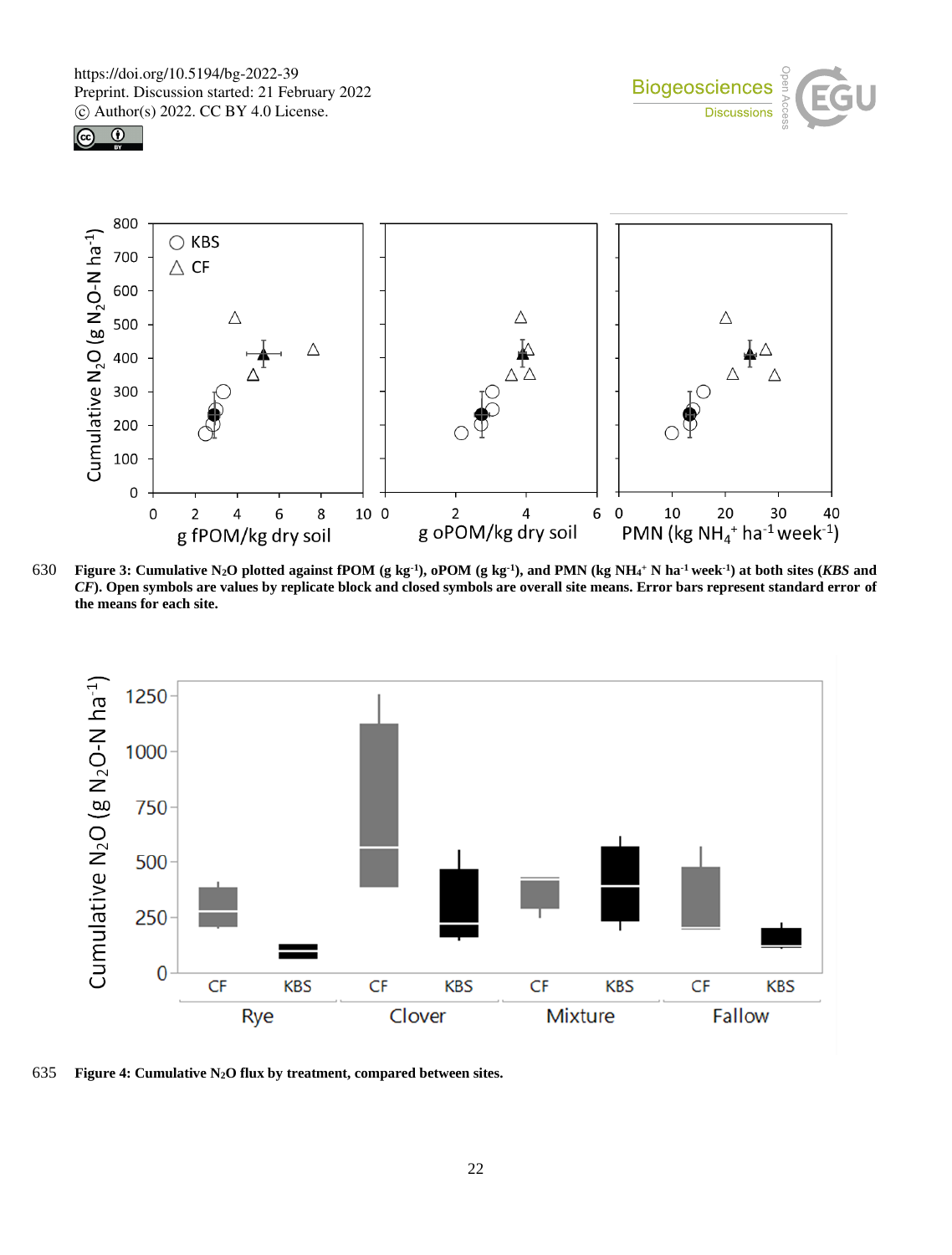



|                                                                    | СF    |            | KBS   |                     |
|--------------------------------------------------------------------|-------|------------|-------|---------------------|
| Soil Series                                                        |       | Fox        |       | Kalamazoo & Oshtemo |
|                                                                    | Mean  | Std. Error | Mean  | Std. Error          |
| *Bulk Density                                                      | 1.48  | 0.02       | 1.58  | 0.02                |
| **% Sand                                                           | 65.00 | 1.29       | 41.30 | 2.06                |
| % Clay                                                             | 21.50 | 0.96       | 19.40 | 1.33                |
| **% Silt                                                           | 13.50 | 0.50       | 39.30 | 2.40                |
| pН                                                                 | 6.35  | 0.20       | 6.59  | 0.07                |
| **Total Organic Carbon (Mg ha <sup>-1</sup> )                      | 44.39 | 1.81       | 29.44 | 1.01                |
| **Total Organic Nitrogen (Mg ha <sup>-1</sup> )                    | 3.83  | 0.10       | 2.81  | 0.06                |
| *Phosphorus (mg P kg $^{-1}$ )                                     | 16.00 | 1.91       | 9.31  | 1.85                |
| Potassium (mg K kg $^{-1}$ )                                       | 62.25 | 5.31       | 60.19 | 3.18                |
| *oPOM ( $mg \, kg^{-1}$ )                                          | 3.89  | 0.05       | 2.75  | 0.14                |
| $oPOM N (mq N kq^{-1})$                                            | 63.20 | 1.05       | 56.93 | 2.95                |
| *fPOM (mg kg <sup>-1</sup> )                                       | 5.26  | 0.36       | 2.92  | 0.13                |
| *fPOM N (mg N $kg^{-1}$ )                                          | 62.31 | 3.69       | 43.54 | 2.11                |
| *PMN (kg NH <sub>4</sub> + N ha <sup>-1</sup> week <sup>-1</sup> ) | 24.62 | 1.01       | 13.34 | 0.90                |

**Table 1: Soil fertility indicators at each site. P-values are indicated as: \* <0.05, \*\* <0.001 for differences between sites.**

645

640

650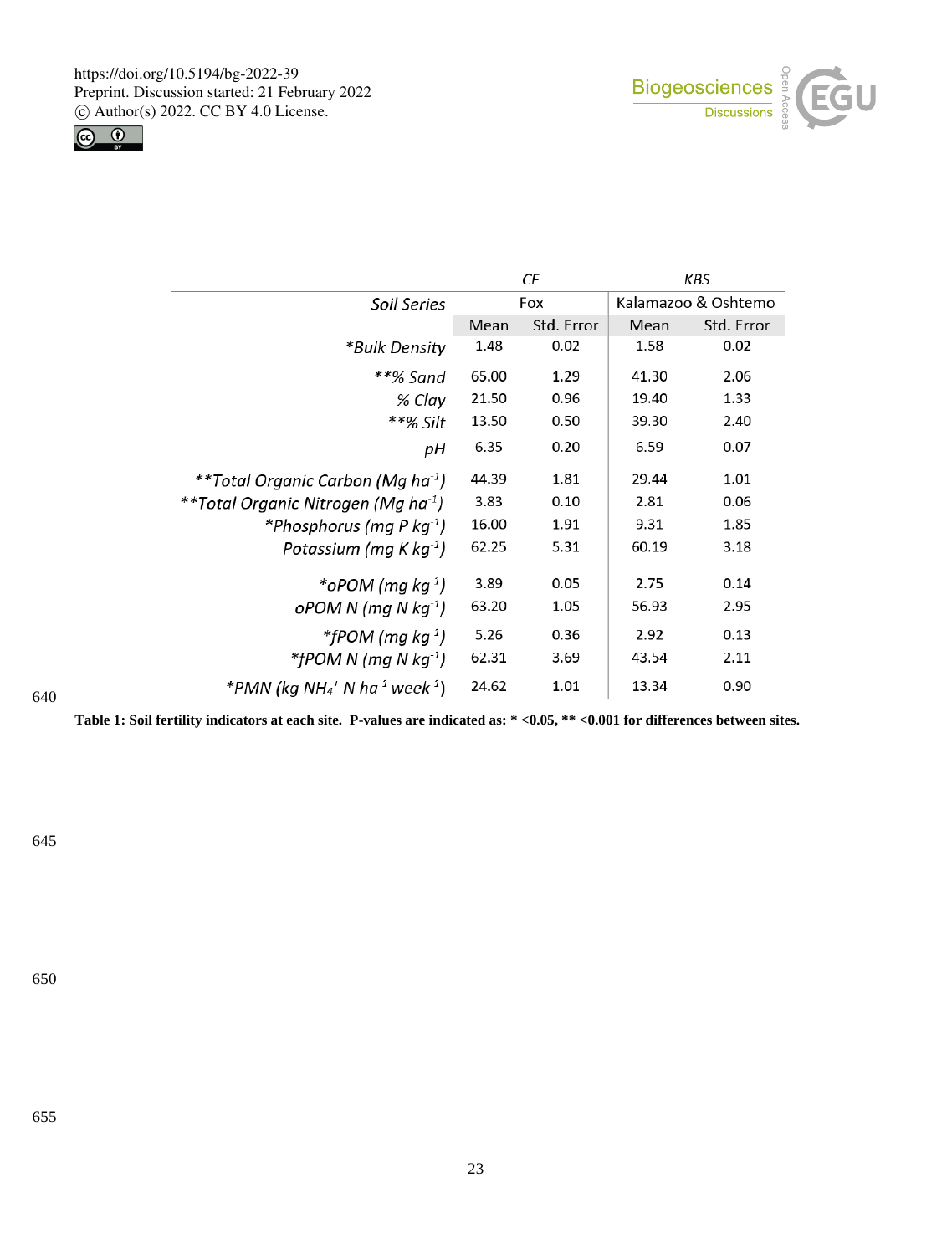



|             |                  | $N_2O/$         | $N_2O/$         | $N_2O/$           | $N_2O/$           | $N_2O/$           |
|-------------|------------------|-----------------|-----------------|-------------------|-------------------|-------------------|
| <b>Site</b> | <b>Treatment</b> | fPOM*           | $oPOM^*$        | fPOM N*^          | oPOM N*^          | $PMN**$           |
|             | Rye              | $0.19 \pm 0.03$ | $0.25 \pm 0.04$ | $16.12 \pm 3.08$  | $15.36 \pm 2.35$  | $12.09 \pm 2.48$  |
|             | Clover           | $0.51 \pm 0.19$ | $0.60 \pm 0.18$ | $41.44 \pm 14.96$ | $37.82 \pm 11.77$ | $29.95 \pm 11.04$ |
| CF          | Clover-Rye       | $0.26 \pm 0.04$ | $0.33 \pm 0.03$ | $21.38 \pm 3.31$  | $20.27 \pm 2.15$  | $16.17 \pm 2.84$  |
|             | Fallow           | $0.17 \pm 0.03$ | $0.25 \pm 0.08$ | $14.94 \pm 2.53$  | $15.26 \pm 4.29$  | $11.67 \pm 3.06$  |
|             | Rye              | $0.10 \pm 0.02$ | $0.13 \pm 0.02$ | $6.65 \pm 1.38$   | $5.82 \pm 0.82$   | $7.43 \pm 1.14$   |
| <b>KBS</b>  | Clover           | $0.30 \pm 0.09$ | $0.34 \pm 0.10$ | $19.81 \pm 6.54$  | $15.80 \pm 4.66$  | $23.61 \pm 6.49$  |
|             | Clover-Rye       | $0.50 \pm 0.12$ | $0.47 \pm 0.11$ | $32.64 \pm 8.50$  | $22.00 \pm 5.44$  | $33.41 \pm 7.85$  |
|             | Fallow           | $0.16 \pm 0.03$ | $0.15 \pm 0.03$ | $10.50 \pm 1.97$  | $7.00 \pm 1.39$   | $9.33 \pm 1.55$   |

**Table 2: Mean**  $\pm$  **standard error for ratios of g N<sub>2</sub>O/g POM and g N<sub>2</sub>O/kg PMN by treatment and site. P-values are indicated as: \* <0.05, \*\* <0.001 for differences between treatments, and ^ <0.05 for differences between sites.**

|                   | $N_2O/$          | $N_2O/$          | $N_2O/$            | $N_2O/$           | $N_2O/$           |
|-------------------|------------------|------------------|--------------------|-------------------|-------------------|
| <b>Treatment</b>  | fPOM             | oPOM             | <b>fPOMN</b>       | oPOM <sub>N</sub> | <b>PMN</b>        |
| Rve               | $0.15 \pm 0.03b$ | $0.19 \pm 0.03b$ | $11.39 \pm 2.37h$  | $10.59 \pm 2.14b$ | $9.76 \pm 1.54h$  |
| <b>Clover</b>     | $0.40 \pm 0.11a$ | $0.47 \pm 0.11a$ | $30.63 \pm 8.59a$  | $26.81 \pm 7.19a$ | $26.78 \pm 6.05a$ |
| <b>Clover-Rye</b> | $0.38 \pm 0.08a$ | $0.40 \pm 0.06a$ | $27.01 \pm 4.73a$  | $21.13 \pm 2.73a$ | $24.79 \pm 5.05a$ |
| <b>Fallow</b>     | $0.17 \pm 0.02b$ | $0.20 \pm 0.04h$ | $12.72 \pm 1.71ab$ | $11.13 \pm 2.61b$ | $10.50 \pm 1.65b$ |

Table 3: Mean  $\pm$  standard error for ratios of g N<sub>2</sub>O/g POM and g N<sub>2</sub>O/kg PMN averaged across both sites by treatment. Significant 660 **treatment differences are indicated by different letters.**

| <b>Treatment</b>  | $N_2O/h$ iomass     | $N_2O/biomass N$ |
|-------------------|---------------------|------------------|
| Rve               | $0.036 \pm 0.0049b$ | $2.98 \pm 0.34a$ |
| <b>Clover</b>     | $0.12 \pm 0.034a$   | $5.12 \pm 1.48a$ |
| <b>Clover-Rye</b> | $0.076 \pm 0.011a$  | $4.17 \pm 0.70a$ |
| <b>Fallow</b>     | $0.087 \pm 0.012a$  | $5.37 \pm 0.60a$ |

**Table 4: Mean**  $\pm$  **standard error for ratios of g N<sub>2</sub>O to kg cover crop biomass and g N<sub>2</sub>O to kg cover crop biomass N averaged across both sites by treatment. Significant treatment differences are indicated by different letters.**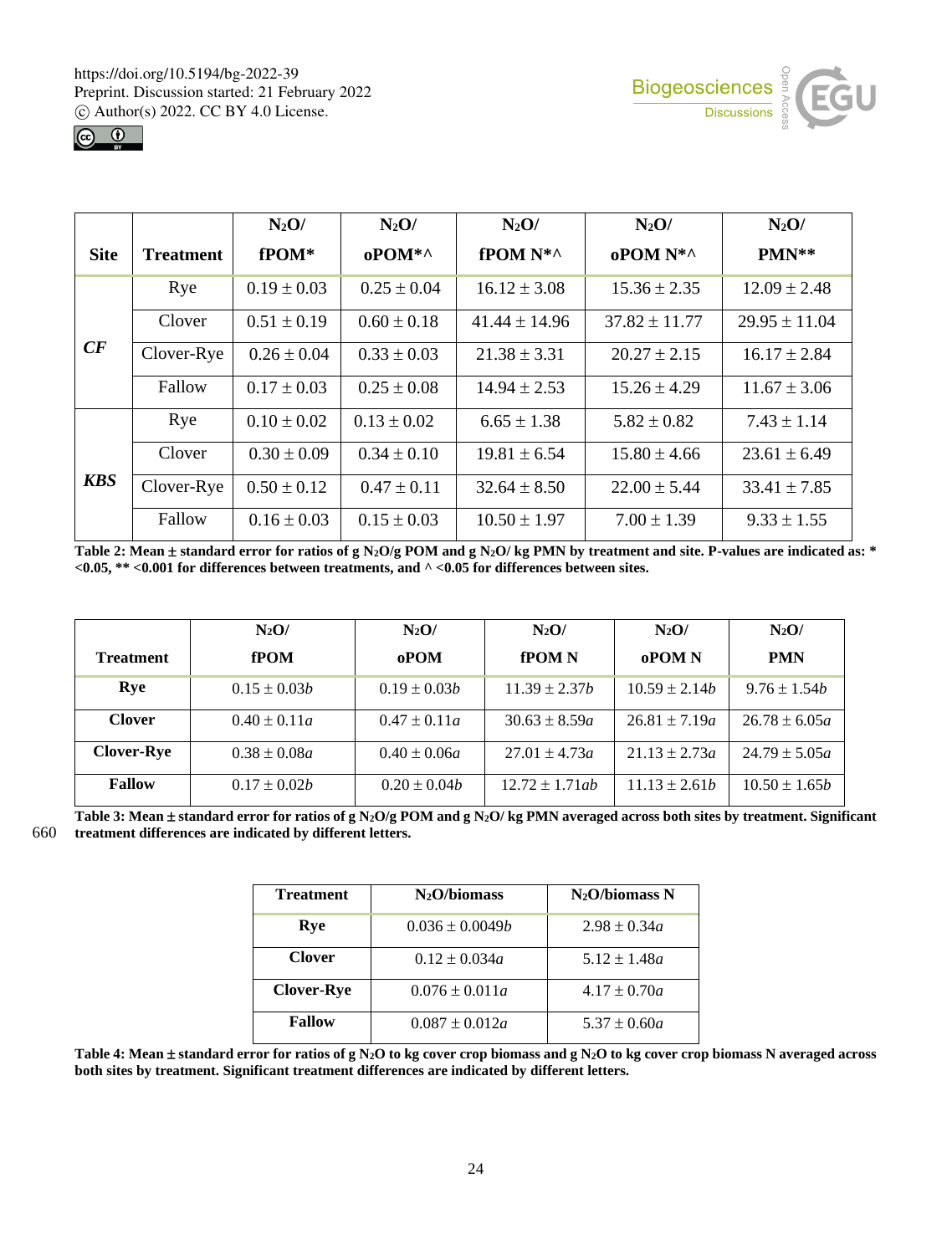**Appendix A**

| ×<br>×<br>w | ×<br>٧ |
|-------------|--------|
|             |        |

| GF      |                                                                                                                                    | All Cover Crops |                   | Clover                 |                             | Rye               |                  | Weeds                                                           |                                                                           |
|---------|------------------------------------------------------------------------------------------------------------------------------------|-----------------|-------------------|------------------------|-----------------------------|-------------------|------------------|-----------------------------------------------------------------|---------------------------------------------------------------------------|
|         | Biomass                                                                                                                            | omass N         | <b>Biomass</b>    | <b>Biomass N</b>       | BNF                         | Biomass           | <b>Biomass N</b> | Biomass                                                         | Biomass N                                                                 |
|         | $(kg \, ha^{-1})$                                                                                                                  | $g N h a^{-1}$  | $(kg \, ha^{-1})$ | $(kg N ha^{-1})$       | $(kg N)$ ha <sup>-1</sup> ) | $(kg \; ha^{-1})$ | $(kg N ha^{-1})$ | $(kg \text{ ha}^{-1})$                                          | $(kg\ N\ ha^{-1})$                                                        |
| Rve     | $\begin{array}{r} \hline 7709.1 \\ (387.2) \\ 4845.8 \\ (477.9) \\ (392.4) \\ (205.8) \\ (205.8) \\ 2774.5 \\ (245.1) \end{array}$ | 98.6            |                   |                        |                             | 7250.9<br>(341.7) | 89.2<br>(7.6)    |                                                                 |                                                                           |
|         |                                                                                                                                    | (4.6)           |                   |                        |                             |                   |                  |                                                                 |                                                                           |
| Clover  |                                                                                                                                    | 121.2           | 4294.6            |                        | 66.3 (11.9)                 |                   |                  | 458.2<br>201.3)<br>551.2<br>571.3<br>157.0<br>15774.5<br>245.1) | 9.4<br>$\frac{(4.1)}{14.5}$<br>$\frac{(6.5)}{4.1}$<br>$\frac{(1.8)}{4.1}$ |
|         |                                                                                                                                    | (14.4)          | (680.5)           | $\frac{106.7}{(19.2)}$ |                             |                   |                  |                                                                 |                                                                           |
| Vixture |                                                                                                                                    | 131.3           | 3371.9            | 83.3 (20.7)            | 50.2 (12.5)                 |                   |                  |                                                                 |                                                                           |
|         |                                                                                                                                    | (14.4)          |                   |                        |                             | 2863.5<br>(495.4) | 43.9<br>(6.6)    |                                                                 |                                                                           |
| Fallow  |                                                                                                                                    | 59.0            |                   |                        |                             |                   |                  |                                                                 | 59.0<br>(7.9)                                                             |
|         |                                                                                                                                    | (7.9)           |                   |                        |                             |                   |                  |                                                                 |                                                                           |
|         |                                                                                                                                    |                 |                   |                        |                             |                   |                  |                                                                 |                                                                           |

**B.**

| KRS     | <b>All Cover</b>                                                              | sdo.r).              |                   | Clover                            |            | Kye               |                            | Weeds                                                                                                                                     |                                             |
|---------|-------------------------------------------------------------------------------|----------------------|-------------------|-----------------------------------|------------|-------------------|----------------------------|-------------------------------------------------------------------------------------------------------------------------------------------|---------------------------------------------|
|         | Biomass                                                                       | Biomass <sub>N</sub> | <b>Biomass</b>    | $\mathit{Biomass}\;N$             | BNF        | <b>Biomass</b>    | <b>Biomass N</b>           | <b>Biomass</b>                                                                                                                            | <b>Biomass N</b>                            |
|         | $kg$ ha <sup>-1</sup> )                                                       | $(kg N ha^{-1})$     | $(kg \, ha^{-1})$ | $(kg N ha^{-1})$ $(kg N ha^{-1})$ |            | $(kg \ ha^{-1})$  | $(kg\ N\ h a^{\text{-}1})$ | $(kg \, \text{ha}^{-1})$                                                                                                                  | $(kg N ha^{-1})$                            |
| Kve     | 2842.8<br>(212.2)<br>3972.1<br>3972.1<br>4219.1<br>2005.8<br>2005.8<br>2005.9 | 31.9                 |                   |                                   |            | 2367.7<br>(161.8) | $25.4$<br>(0.5)            |                                                                                                                                           |                                             |
|         |                                                                               | (1.4)                |                   |                                   |            |                   |                            | 475.2<br>(89.9)                                                                                                                           | $6.5$<br>(1.1)                              |
| Clover  |                                                                               | 80.8 (13.5)          | 2963.9            | 67.5 (14.0)                       | 41.9 (8.7) |                   |                            |                                                                                                                                           | 13.3114                                     |
|         |                                                                               |                      | (654.8)           |                                   |            |                   |                            |                                                                                                                                           |                                             |
| lixture |                                                                               |                      | 2310.0            | 50.6 (7.0)                        | 30.5(4.2)  | 1148.9            |                            |                                                                                                                                           |                                             |
|         |                                                                               | 73.4<br>(5.8)        | (380.7)           |                                   |            | (300.9)           | 13.1<br>(3.6)              |                                                                                                                                           |                                             |
| Fallow  |                                                                               | 26.0                 |                   |                                   |            |                   |                            | $\begin{array}{c}\n 1008.19 \\  \underline{(90.4)} \\  \hline\n 760.3 \\  \underline{(43.3)} \\  2005.8 \\  \hline\n 387.9\n \end{array}$ | $\frac{(1.2)}{9.6}$<br>$\frac{(0.6)}{26.0}$ |
|         |                                                                               | (6.6)                |                   |                                   |            |                   |                            |                                                                                                                                           | (6.6)                                       |

Table A1: Means (standard error) for aboveground biomass, biomass nitrogen, and biological nitrogen fixation (BNF) by species across treatments at *CF* (A) and *KBS* (B). **A1: Means (standard error) for aboveground biomass, biomass nitrogen, and biological nitrogen fixation (BNF) by species across treatments at** *CF* **(A) and** *KBS* **(B).**

665

https://doi.org/10.5194/bg-2022-39 Preprint. Discussion started: 21 February 2022 c Author(s) 2022. CC BY 4.0 License.